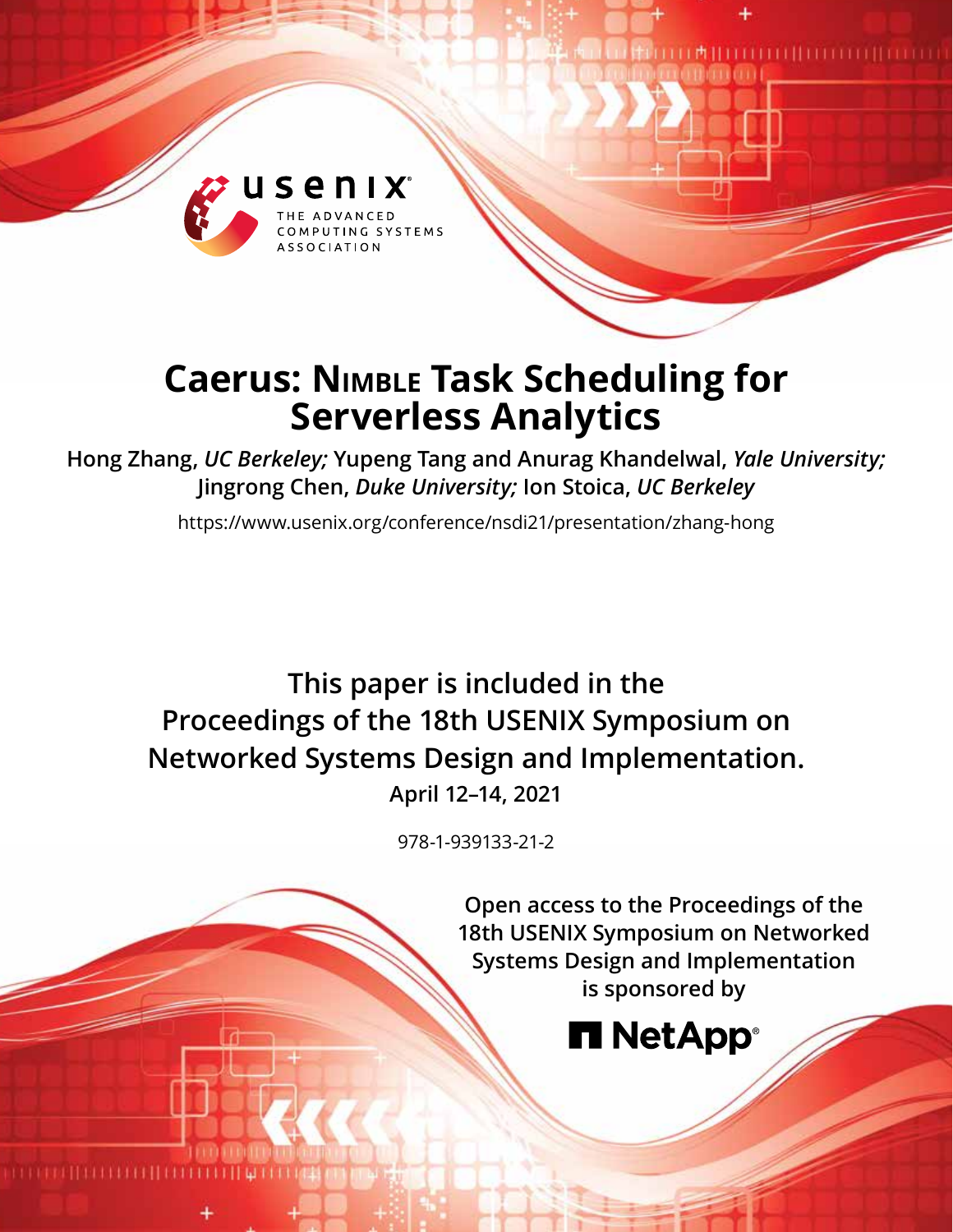# Caerus: NIMBLE Task Scheduling for Serverless Analytics

<span id="page-1-0"></span>*Hong Zhang UC Berkeley*

*Yupeng Tang Yale University* *Anurag Khandelwal Yale University*

*Jingrong Chen Duke University*

*Ion Stoica UC Berkeley*

### Abstract

Serverless platforms facilitate transparent resource elasticity and fine-grained billing, making them an attractive choice for data analytics. We find that while server-centric analytics frameworks typically optimize for job completion time (JCT), resource utilization and isolation via inter-job scheduling policies, serverless analytics requires optimizing for *JCT* and *cost of execution* instead, introducing a new scheduling problem. We present Caerus, a task scheduler for serverless analytics frameworks that employs a fine-grained NIMBLE scheduling algorithm to solve this problem. NIMBLE efficiently pipelines task executions within a job, minimizing execution cost while being Pareto-optimal between cost and JCT for arbitrary analytics jobs. To this end, NIMBLE models a wide range of execution parameters — pipelineable and non-piplineable data dependencies, data generation, consumption and processing rates, etc. — to determine the ideal task launch times. Our evaluation results show that in practice, Caerus is able to achieve *both* optimal cost and JCT for queries across a wide range of analytics workloads.

# <span id="page-1-1"></span>1 Introduction

Serverless platforms  $[1-3]$  $[1-3]$  fulfill the promise of transparent resource elasticity in the cloud [\[4–](#page-14-2)[6\]](#page-14-3). Under the Function as a Service (FaaS) serverless model, users decompose their applications into short-lived stateless *functions* that read and write data from an external storage service. The sub-second startup latencies and virtually unlimited parallelism in FaaS platforms permit fine-grained compute elasticity, while subsecond billing granularities afford cost-efficiency.

These benefits have driven many recent efforts to port *data analytics* applications to serverless platforms [\[7](#page-14-4)[–18\]](#page-14-5). Analytics jobs typically comprise multiple stages of execution organized as directed acyclic graphs (DAGs) based on their data dependencies, with each stage comprising several parallel tasks. While traditional server-centric deployments use clusters provisioned with a fixed pool of storage and compute resources to execute these jobs, serverless deployments implement tasks as serverless functions  $[7-13]$  $[7-13]$  that exchange state via external storage [\[14,](#page-14-7) [15\]](#page-14-8). Since analytics workloads typically have widely varying resource needs over time, both across and during job lifetimes [\[12,](#page-14-9) [14\]](#page-14-7), server-centric deployments can frequently suffer from resource under- or overprovisioning [\[12,](#page-14-9) [14,](#page-14-7) [19,](#page-14-10) [20\]](#page-14-11), leading to resource wastage or performance degradation, respectively. In contrast, serverless compute  $[1-3]$  $[1-3]$  and storage  $[15, 21-24]$  $[15, 21-24]$  $[15, 21-24]$  $[15, 21-24]$  platforms facilitate *fine-grained scaling* of resources to match application needs, making them an attractive choice for data analytics [\[7–](#page-14-4)[18\]](#page-14-5).

We find that the shift from server-centric to serverless analytics results in a shift in goals for schedulers in analytics frameworks. Since the FaaS platforms manage allocation of compute resources *across* jobs, schedulers need no longer be concerned with the conventional goals of maximizing cluster resource-utilization and enforcing fairness across jobs via *inter-job* scheduling policies [\[25–](#page-14-14)[28\]](#page-15-0). Instead, under the FaaS billing model, schedulers must now consider the *cost* of each job's execution, which is proportional to the aggregated runtimes across its component tasks. This highlights the need for *inter-task* scheduling policies for serverless analytics jobs to minimize both execution cost and job completion time (JCT).

Unfortunately, task-level scheduling policies employed by server-centric analytics today expose a hard-tradeoff between cost and JCT in serverless platforms. Figure [1](#page-2-0) shows a simple map-reduce job where reduce tasks consume and aggregate data generated by map tasks. Traditional analytics frameworks [\[29–](#page-15-1)[32\]](#page-15-2) typically employ one of the two following extremes: (1) a *lazy* approach that launches a reduce task only when all the map tasks have finished (Figure [1](#page-2-0) (a)), and  $(2)$ an *eager* approach that launches a reduce task as soon as any map task produces data for it to consume (Figure [1](#page-2-0) (b)).

Intuitively, the lazy approach is *cost-efficient*: since reduce tasks waste no time waiting for upstream map tasks to generate data, individual task durations (which governs cost in serverless settings) is always minimized. However, its JCT can be far from optimal since there is no *pipelining* of map and reduce task executions. The eager approach, on the other hand, is *JCT-efficient* since it maximally pipelines the execution of map and reduce tasks. However, its can introduce a much higher cost: reduce tasks can waste a lot of time waiting for upstream map tasks to generate data, which increases reduce task durations and, consequently, execution cost. We discuss this example further in  $\S2$ , but note for now that this trade-off between execution cost and JCT is even more extreme for multi-stage jobs seen in production workloads [\[27,](#page-14-15) [28\]](#page-15-0).

Note that in an ideal solution (Figure [1](#page-2-0) (c)), a task would be launched *late enough* to minimize task durations (and therefore, execution cost), but *early enough* to minimize JCT. In this work, we propose a NIMBLE scheduling algorithm that builds on this intuition: at its core, NIMBLE scheduling combines the cost-efficiency of lazy and JCT-efficiency of eager approaches and breaks the tradeoff between them (Figure [1](#page-2-0) (d)), by scheduling tasks to run *at just the right time*.

Designing such an optimal scheduling strategy, however, is non-trivial. First, a precise description of the pipelinablity across different job stages is crucial to determine the optimal schedule — task-level DAGs typically used for representing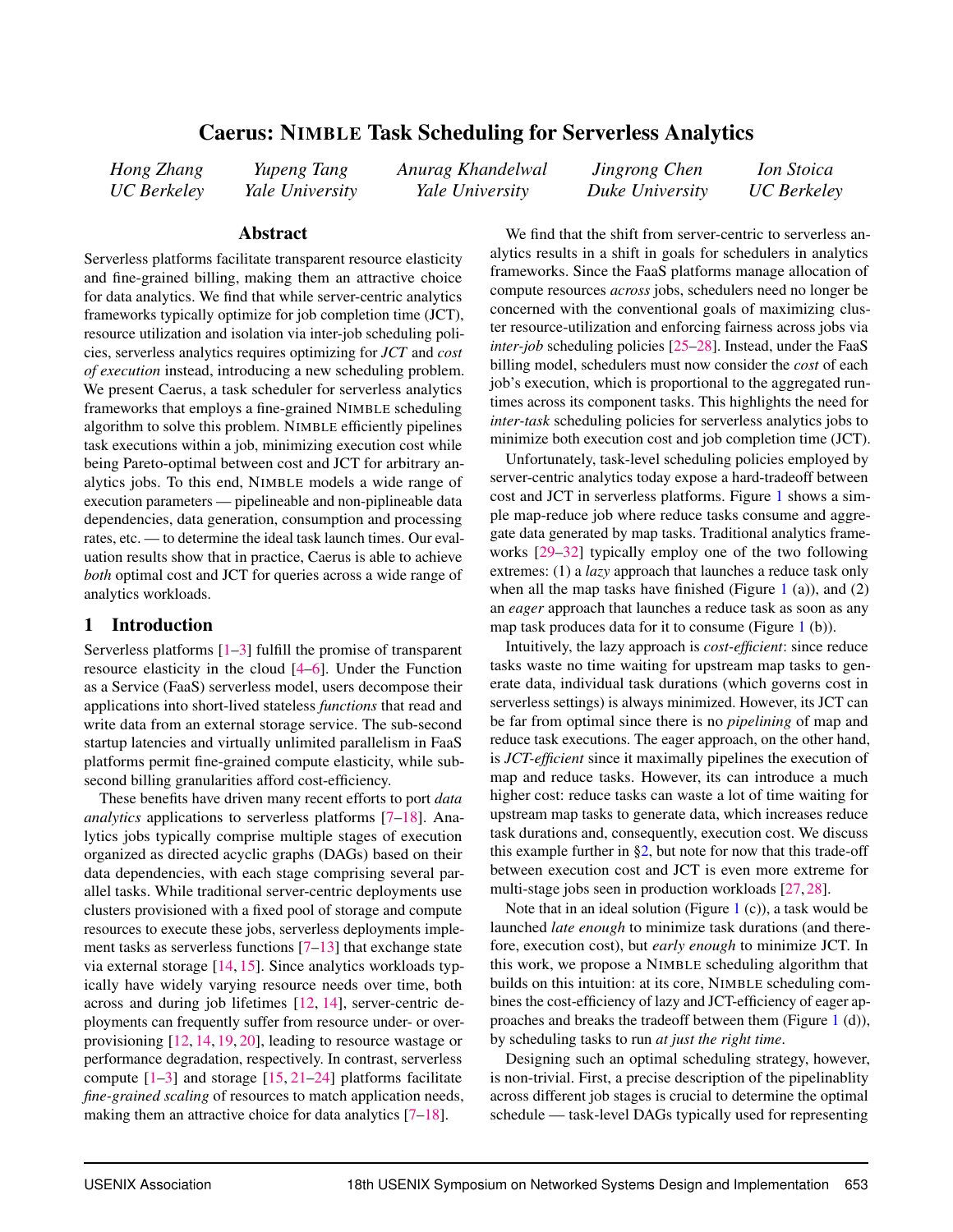<span id="page-2-0"></span>

Figure 1: (a, b) Lazy and eager approaches expose a hard trade-off between JCT and cost; numbers within bars correspond to task runtimes. (c, d) Fine-grained scheduling in serverless infrastructures provide opportunities to break this tradeoff with optimal scheduling strategies. The JCT is simply the finish time of the last reduce task, while its cost is calculated as the aggregated durations of all its component tasks.

job executions in existing job schedulers are insufficient. Even for the simple map-reduce example in Figure [1,](#page-2-0) while parts of reduce task execution can be pipelined with map tasks (orange bars), some parts can only start after map stage finishes (black bars), *e.g.*, when map output must be aggregated at the reduce task before further processing. To this end, we develop a finegrained *step dependency model* that captures data dependency and pipelinablity information at *sub-task* granularity ([§3\)](#page-4-0).

Second, in contrast to the map-reduce example above, tasks in general analytics jobs can have significantly more complex pipeline dependencies. Specifically, a task can consume data from multiple upstream tasks, and tasks across the job's execution DAG may have cascading dependencies. Coupled with time-varying data generation and consumption rates, this makes identifying task launch times for JCT- and cost-efficient job execution challenging. In fact, our analysis shows that even with perfect models for all of the above constraints, it is *impossible* for a task scheduling algorithm to always be able to optimize both execution cost and JCT for arbitrary analytics jobs. Fortunately, we show it *is* possible for a scheduling algorithm to be cost optimal, while being *Pareto-optimal* between execution cost and JCT. We realize this in NIMBLE, a scheduling algorithm that carefully models data produce and consume rates across stages, computes launch times for tasks across them based on both inter- and intra-task data dependencies, and schedules tasks greedily across dependent stages ([§4\)](#page-5-0).

Finally, we incorporate the NIMBLE algorithm into Caerus, a new fine-grained task-level scheduler for serverless analytics frameworks ([§5\)](#page-8-0). Caerus translates the theory developed for NIMBLE to practice, by extracting step dependencies from user queries via a step annotation API, and estimating NIMBLE algorithm inputs using a combination of job execution histories and information profiled at runtime. Caerus easily integrates with existing serverless analytics frameworks  $[11, 12, 14]$  $[11, 12, 14]$  $[11, 12, 14]$  $[11, 12, 14]$  $[11, 12, 14]$  we implement Caerus in a prototype serverless SQL engine built atop Locus [\[14\]](#page-14-7), and evaluate its performance on AWS Lambda for a wide range of analytics workloads including TeraSort, TPC-DS and Big-Data Benchmark ([§6\)](#page-10-0). Our results show that in practice, Caerus optimizes *both* cost and JCT, outperforming the lazy approach by  $1.08-2.2\times$  in JCT, and eager approach by  $1.21-1.57\times$  in cost across these workloads.

In summary, we make three main contributions:

• Formulation of a new task-level scheduling problem for

serverless analytics to minimize execution cost and JCT. We show that schedulers used in server-centric frameworks expose a hard tradeoff between cost and JCT ([§2\)](#page-2-1).

- Design of a new NIMBLE scheduling algorithm, that launches each task in a job at just the right time to optimize *both* cost and JCT. NIMBLE employs a new *step model* to capture sub-task level pipelinablity and data dependencies, and guarantees cost optimality while being *Pareto-optimal* between cost and JCT for any analytics job ([§4\)](#page-5-0).
- Design, implementation and evaluation of Caerus, a finegrained task-level scheduler for serverless analytics frameworks that enables NIMBLE scheduling in practice ([§5,](#page-8-0) [§6\)](#page-10-0).

## <span id="page-2-1"></span>2 Motivation

In this section, we provide a brief background on server-centric and serverless analytics  $(\S2.1)$ . We then describe how serverless analytics introduces a new task scheduling problem ([§2.2\)](#page-3-0) and new opportunities to address it  $(\S2.3)$ .

### <span id="page-2-2"></span>2.1 Background

Server-centric Analytics. Traditional server-centric deployments for data analytics [\[30,](#page-15-3) [31,](#page-15-4) [33–](#page-15-5)[35\]](#page-15-6) operate atop a fixed pool of compute and storage resources, *e.g.*, clusters of provisioned servers or pools of provisioned virtual machines  $(VMs)^{1}$  $(VMs)^{1}$  $(VMs)^{1}$ . Consequently, such deployments employ a clusterwide job scheduler to efficiently share the fixed resource-pool among multiple jobs with three key goals: minimizing job runtime, maximizing resource utilization and ensuring resource isolation (or fairness) across jobs. Given the resource demands of each job, the scheduler achieves all or a subset of goals via *inter-job* (i.e., job-granularity) scheduling policies [\[25–](#page-14-14)[28\]](#page-15-0).

Within a job, the execution is broken down into a DAG of stages, each comprising multiple parallel tasks (see Figure [1](#page-2-0) for an example). A task scheduler launches tasks across the compute resources allocated to the job. Tasks in a stage read their initial input from and write their final output to persistent storage (*e.g.*, HDFS [\[37\]](#page-15-7)), while data exchange between consecutive stages occurs over the network (*e.g.*, shuffle, broadcast, etc.). Existing frameworks typically apply one of two popular approaches to decide *when* to launch tasks: (i) *lazy* (*e.g.*, Spark [\[30\]](#page-15-3)), which launches a task only when *all*

 $1$ One can add/remove VMs to scale VM clouds, but at coarse time granularities, *e.g.*, resizing an AWS EMR cluster takes  $\sim$  6 − 45 minutes [\[36\]](#page-15-8).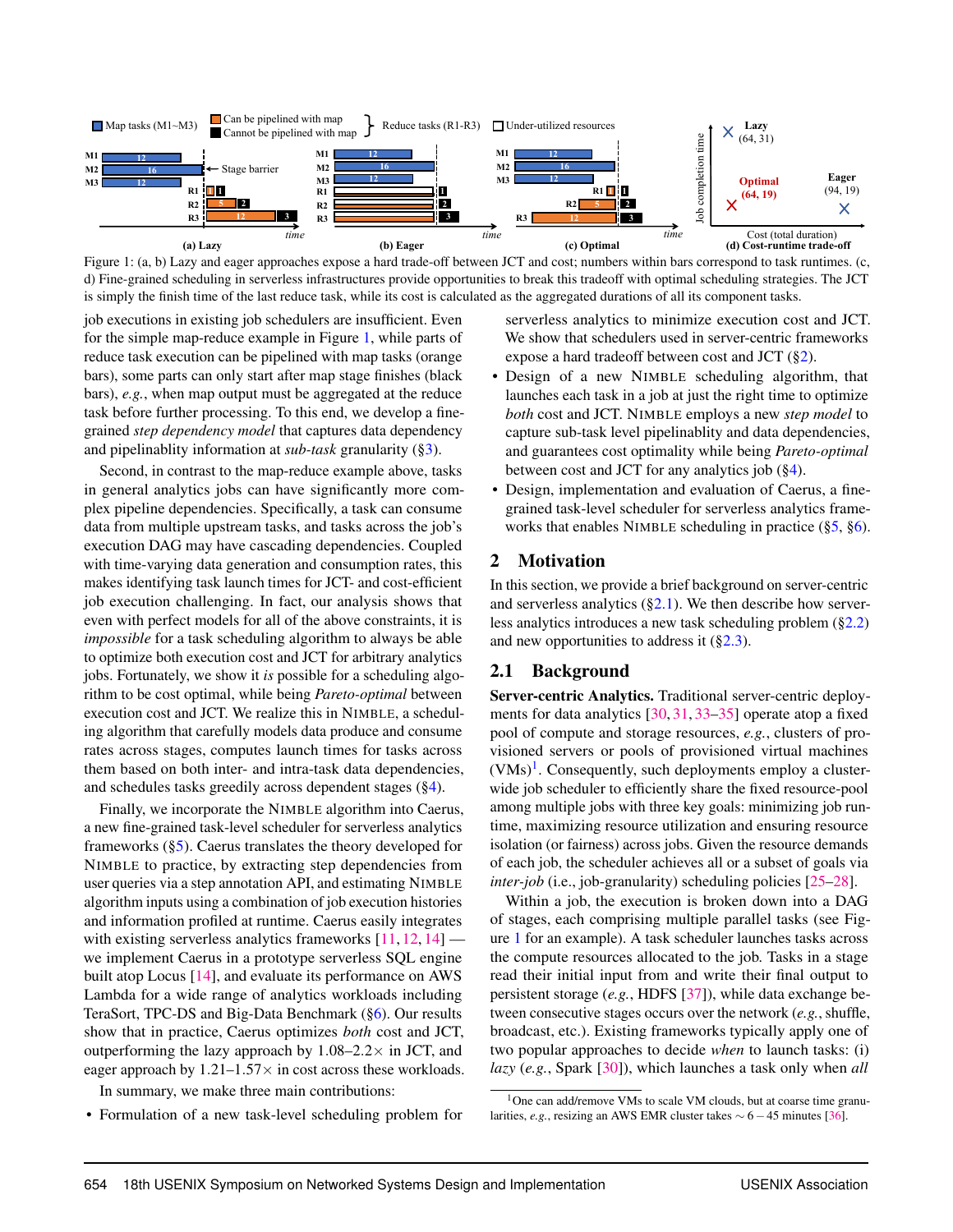tasks in upstream stages have completed, and (ii) *eager* (*e.g.*, MapReduce Online [\[29\]](#page-15-1)), which launches a task as soon as *any* output from its upstream stages is ready.

Serverless Analytics. In serverless platforms, users no longer provision or manage resources: this is the cloud provider's responsibility. Users simply pay for resources they use. Serverless compute platforms [\[1–](#page-14-0)[3\]](#page-14-1) allocate and charge for compute resources at function invocation granularity: invoking more functions permits scaling up at a higher cost, and vice versa.

Existing approaches to serverless analytics deploy tasks within a stage as serverless function invocations. Since cloud providers disallow direct communications between serverless functions [\[7,](#page-14-4) [11,](#page-14-16) [14\]](#page-14-7), data is exchanged between functions via external storage  $[8, 14, 15]$  $[8, 14, 15]$  $[8, 14, 15]$  $[8, 14, 15]$  $[8, 14, 15]$ . A job is charged for both function execution and external storage, with the former typically dominating the cost<sup>[2](#page-1-0)</sup>. With *sub-second granularity billing* for serverless functions, the job execution cost is proportional to the cumulative runtimes across all tasks of the job.

# <span id="page-3-0"></span>2.2 Serverless Scheduling: A New Problem

Since the cloud provider is responsible for resource management in serverless platforms, user goals in serverless analytics are different from server-centric deployments. In particular, while minimizing JCT is still a primary goal, metrics like resource utilization and isolation are now the onus of the cloud provider. Instead, the user must now optimize the *cost* of each job's execution, which is proportional to the cumulative task runtime as outlined in  $\S2.1$ . This shift in goals exposes a new task-level scheduling problem for serverless analytics:

Problem Statement: *Given the execution plan for an analytics job comprising tasks with arbitrary dependencies, can we find a task-level schedule that optimizes for both job execution cost and JCT on a serverless platform?*

**Limitations of existing approaches.** As we saw in  $\S1$ , the existing server-centric lazy and eager task scheduling approaches, when applied for serverless analytics, expose a hard tradeoff between cost and JCT. Recall the job execution example in Figure [1,](#page-2-0) which comprises a map and a reduce stage, each with three tasks — each bar represents the execution of one task over time (numbers in bars show task runtimes).

The lazy approach (Figure [1](#page-2-0) (a)) is *cost-optimal* in the serverless model, with a cost of  $64 \text{ units}^3$  $64 \text{ units}^3$  — starting reduce tasks any later would not affect their runtime (and therefore, cost), while starting them sooner can cause them to stall for more data to be generated by upstream map tasks, increasing cost. However, the lazy approach also leads to high JCT (31 units), since it does not pipeline the execution of map and reduce tasks at all. Similarly, eager scheduling (Figure [1](#page-2-0) (b)) is *JCT-optimal* (19 units) since the first part of reduce execution

<span id="page-3-2"></span>

Figure 2: Optimal schedule (left) and execution DAG (right) for a multi-stage job. See [§2.3](#page-3-1) for details.

(orange bar) can be completely pipelined with the map stage. However, its cost is significantly higher (94 units), since reduce tasks often wait for data to be generated by upstream map tasks, increasing their runtime, and therefore, cost.

This tradeoff can be much more severe for multi-stage jobs. Production traces from Microsoft [\[27,](#page-14-15) [28\]](#page-15-0) show that jobs in their workloads have 13 and 121 stages at 50th and 95th percentiles, making it likely for them to have far more opportunities for pipelining tasks across stages. Ignoring these opportunities (*e.g.*, following the lazy approach) would lead to JCTs that are significantly longer than optimal. On the other hand, jobs can also have heavy skew in task runtimes  $[40-42]$  $[40-42]$ — 10% of tasks take more than  $10\times$  the median task duration in Microsoft's workloads [\[40\]](#page-15-11). Starting tasks across all stages early to maximize pipelining (*e.g.*, following the eager approach) would force most downstream tasks to stall due to slower upstream tasks, significantly increasing execution cost.

# <span id="page-3-1"></span>2.3 Opportunities & Challenges

New opportunities in serverless scheduling. Serverless frameworks provide new opportunities to break the hard tradeoff between cost and JCT exposed by lazy and eager solutions — on-demand invocation of functions at fine-grained timescales permits the design of *fine-grained task-level schedulers*. Fig-ure [1](#page-2-0) (c) shows the optimal schedule for the job in Figure  $1$ with fine-grained scheduling, it is possible to achieve such a schedule by launching each task *at just the right time*, minimizing both cost (64 units) *and* JCT (19 units) (Figure [1](#page-2-0) (d)).

Moreover, these gains are likely to be even more significant in production workloads comprising multi-stage jobs with complex stage dependencies. For example, Figure [2](#page-3-2) shows a multi-stage SQL job which performs join across three tables (A, B and C) using shuffle hash join (SHJ) algorithm [\[43\]](#page-15-13). The figure shows the job's execution plan as a DAG of stages on the right, and the corresponding optimal task schedule on the left. The optimal schedule can efficiently pipeline all the five stages in this multi-stage join example, resulting in much higher gains in JCT and cost than for simple two stages map-reduce jobs.

Challenges. Figure [2](#page-3-2) also indicates that calculating the optimal launch time for each task is non-trivial due to a number of reasons. First, a task may include multiple parts, where each part may or may not be pipelineable with some part of one of its upstream stages. In Figure [2](#page-3-2) (left), Stage 3 is composed of two parts. The first part, which reads Table B from Stage 2

<sup>2</sup>Cost of AWS Lambda execution is ∼\$0.20/hour [\[38\]](#page-15-9), while Amazon S3 storage is ∼\$0.02/GB/month [\[39\]](#page-15-10), with no data transfer cost between them.

 $3$ The cost is computed as the cumulative sum of the runtimes of the tasks in the job, and assuming unit cost per unit runtime.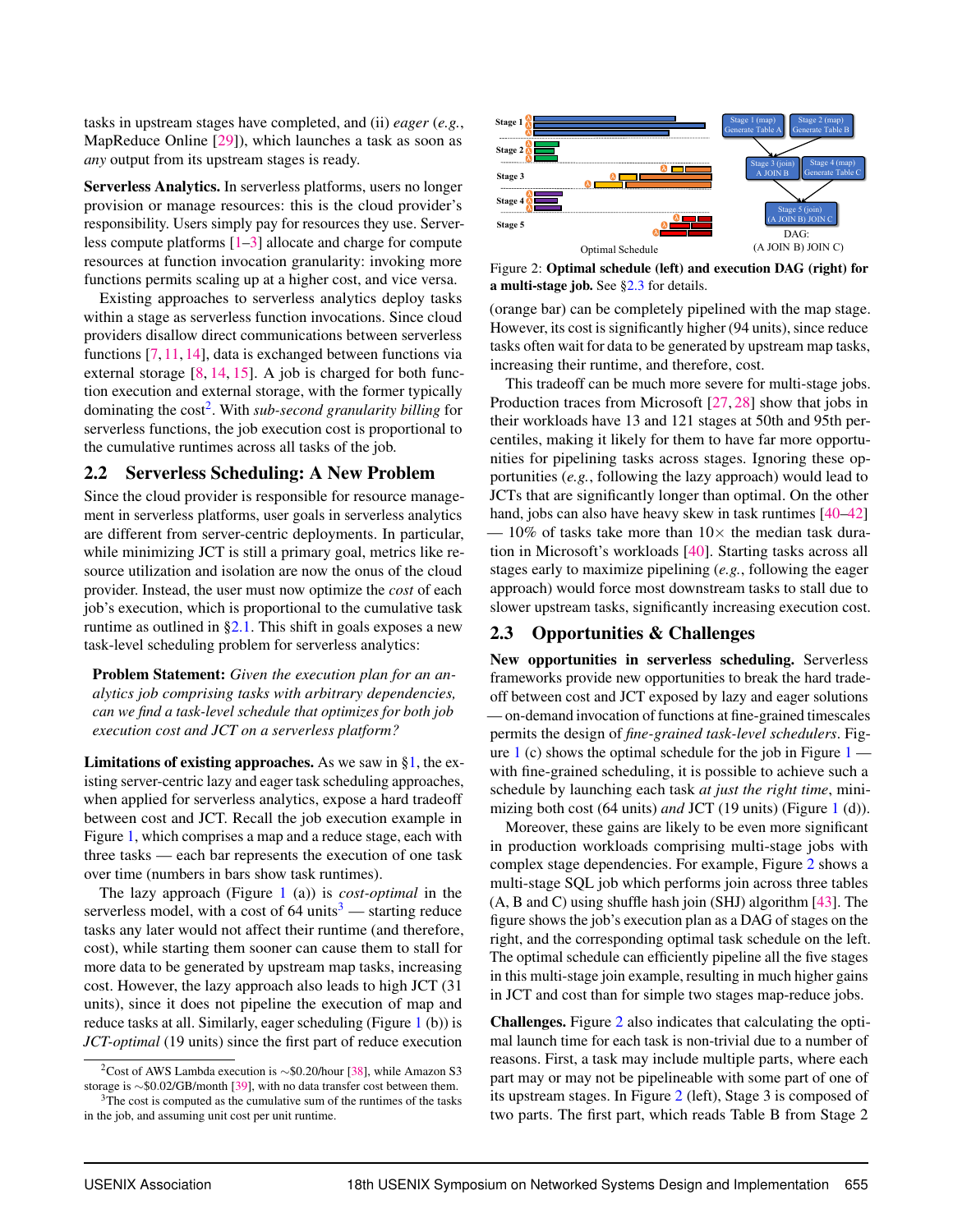and uses it to build a hash table, can be pipelined with Stage 2 execution. The second part, which reads Table A from Stage 1 and performs online join with the hash table constructed in the first part, can pipelined with Stage 1 execution. Second, the runtime of one task depends on the processing rate of all tasks in its previous stage, and these dependencies cascade to upstream stages. In Figure [2,](#page-3-2) the execution of Stage 5 depends on Stage 3 and Stage 4, and Stage 4 is further determined by Stage 1 and Stage 2. As such, the first challenge lies in identifying parts of the execution that can be pipelined, and the dependencies between such pipelinable components — we address this in [§3.](#page-4-0) The second challenge lies in using this information to determine ideal launch times for tasks in jobs with complex DAGs, which we address in [§4.](#page-5-0)

Why serverless? Intuitively, the fine-grained task-level scheduling shown in Figures [1](#page-2-0) (c) and [2](#page-3-2) can also be extended to server-centric settings to optimize average JCT. Moreover, the reduction in per-job resource usage (i.e., cost in serverless settings) enabled by this approach may improve resource utilization via bin-packing more jobs onto the same number of servers. However, while cost improvements in serverless analytics are obvious, achieving improvements in resource utilizations with theoretical guarantees in server-centric deployments is not straightforward, since it is unclear how the resources saved by delaying task launch times can be utilized by other jobs. Specifically, the optimal in Figures [1](#page-2-0) (c) and [2](#page-3-2) is likely to create staggered task launch times across stages to optimize *each individual* job, and they may not be optimal for bin-packing *across* jobs. Thus, while the clear decoupling from inter-job resource allocation ensures cost and JCT-optimality, extending it to server-centric settings for optimal JCT and resource utilization requires a careful co-design of inter- and intra-job scheduling. We leave this study to future work.

# <span id="page-4-0"></span>3 Step Dependency Model

As discussed above, a key challenge in identifying ideal task launch times for a job is modeling pipelineable and nonpipelineable dependencies across tasks. In this section, we discuss how we model such dependencies and the flow of data across them, using a new *step dependency model*. We employ this model to design our NIMBLE scheduling algorithm in [§4.](#page-5-0)

Stage dependencies in traditional analytics. As outlined in [§2.1,](#page-2-2) job execution in traditional analytics frameworks [\[27,](#page-14-15)[28,](#page-15-0) [30,](#page-15-3) [34\]](#page-15-14) is represented as a DAG, where nodes are execution *stages* (comprised of multiple parallel tasks) and edges denote *data dependencies* between them. Figure [3](#page-4-1) (a, left) shows the DAG for the map-reduce example from Figure [1,](#page-2-0) while Figure [3](#page-4-1) (b, left) shows a SQL query that performs shuffle hash join (SHJ) on tables generated by two map stages.

Unfortunately, the stage model is not fine-grained enough to capture the information required to determine the ideal launch times for tasks in serverless analytics jobs. To see why,

<span id="page-4-1"></span>

**SQL query A JOIN B (SHJ)**

Figure 3: **Stage** *vs.* step dependency model for (a) map-reduce job, and (b) SQL query that joins two tables A and B after applying a map function on each. In the step model, red arrows show dependencies across steps that can be pipelined, while black arrows show dependencies that prevent pipelining. See [§3](#page-4-0) for details.

consider the map-reduce example from Figure [3](#page-4-1) (a, right)<sup>[4](#page-1-0)</sup>, where the reduce stage (and therefore, all tasks in the stage) has two distinct parts, shown as orange and black boxes. While the first part  $(r, s1)$ , where reduce tasks read map data, can be pipelined with map execution (m.s1), the second part (r.s2), where the reduce tasks aggregate and output data, cannot since final aggregation can only occur after all map data has been read. Clearly, stage dependencies, shown in Figure [3](#page-4-1) (a, left), cannot capture such fine-grained information regarding pipelineable and non-pipelineable components of task, nor capture the data dependencies between them. This information is crucial in determining the optimal start time for reduce tasks — early enough to maximally overlap **r**.s1 with m.s1, but not too early, since pipelining r.s2 with m.s1 is impossible.

Modeling pipeline dependencies using *steps*. To precisely model how stages can be pipelined, we refine the stage model into a fine-grained step model to precisely describe how job execution can be pipelined across stages. In our model, the stages are decomposed into one or more *steps*, which are separated by *pipeline breakers* within the stage — operators that produce their first output only after all input have been processed. Pipeline breakers create barriers in execution, demarcating stretches of execution that cannot be pipelined with each other. As such, steps within a stage must be executed sequentially, since pipeline breakers prevent subsequent steps from starting before its upstream step finishes. Across stages, however, steps with data dependencies between them can be pipelined. As a concrete example, consider the step model for the map-reduce job in Figure  $3$  (a, right) — m.s1 corresponds to the single step in map stage, while r.s1 and r.s2 correspond to two steps in the reduce stage, with a pipeline breaker separating them. The step r.s1 which consumes data can be pipelined with the upstream step  $m.s1$  in the map stage that generates the data. We refer to such cross-stage pipelineable step pairs (*e.g.*, (m.s1, r.s1)) as *parent-child* step pairs. Note that the while above description focuses on the decomposition of a stage into steps, each task within the stage shares the same

<sup>&</sup>lt;sup>4</sup>This is the same example as the one depicted in Figure [1.](#page-2-0)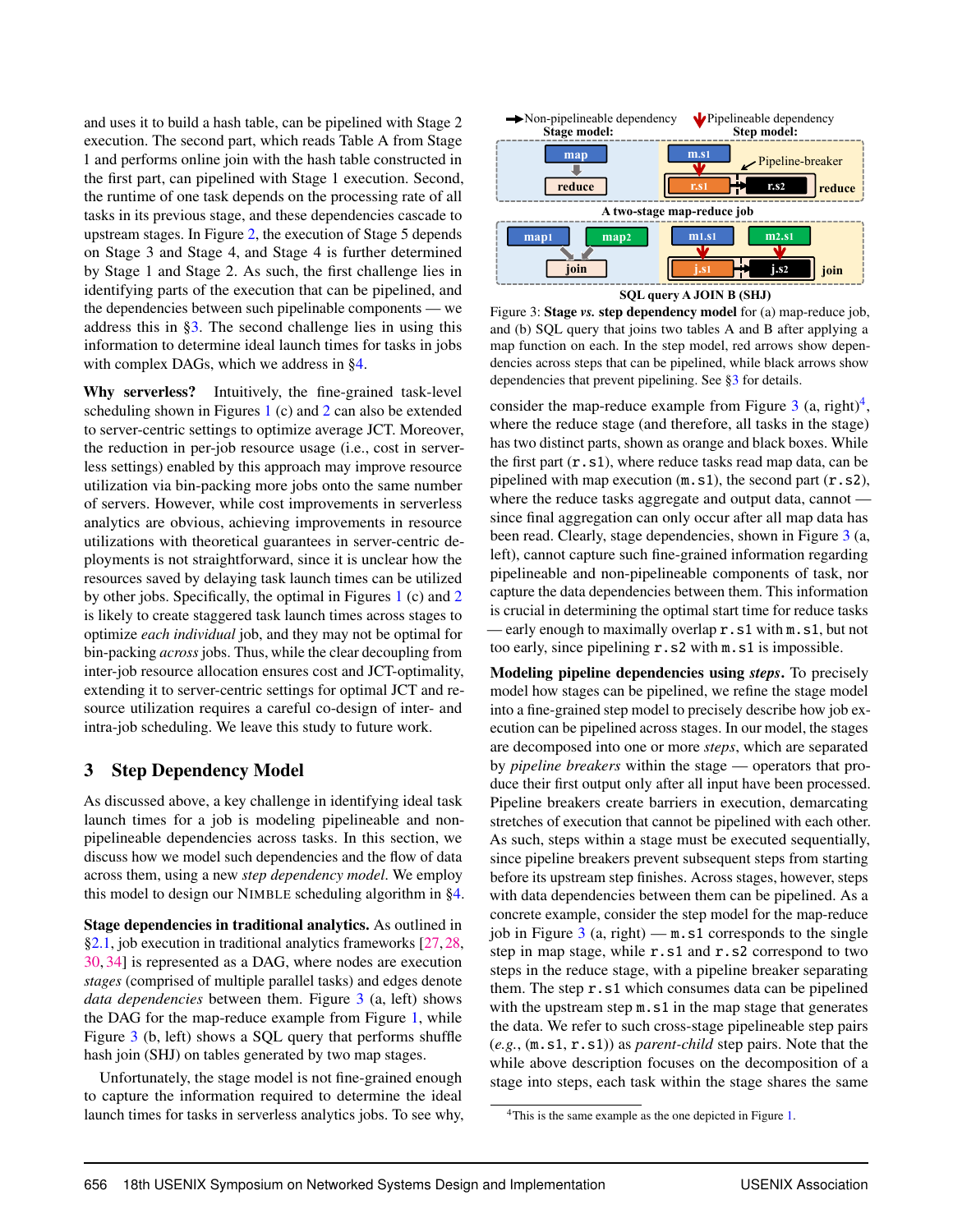step-level decomposition — we will use the term step to refer to parts of a stage or its tasks interchangeably and clarify the distinction whenever needed.

Figure [3](#page-4-1) (b) contrasts the step and stage DAGs for a simple join query. Each of the two map stages comprise a single step, while the hash join stage is divided into two steps. The step j.s1 reads the left table (Table A generated by m1.s1) to create a hash table of unique entries, while step j.s2 reads the right table (Table B generated by m2.s1), joins it with the hash table and writes the output. Each of the two steps can be pipelined with their parent steps (the two map stages), but these two steps have to be executed sequentially within the join stage, since the hash table must be created before the second join step can proceed (pipeline-breaker).

We discuss the details of how the step dependencies can be extracted from user code in [§5,](#page-8-0) but note for now that this model is expressive enough to capture the pipeline dependencies across a wide range of evaluated analytics applications  $(\S6)$ .

Modeling flow of data across steps. We now describe parameters that are used to model the flow of data across steps in the step dependency model. While we discuss how these are estimated in [§5,](#page-8-0) we note for now that these parameters are used as inputs to the NIMBLE algorithm. Consider a stage comprising *n* steps, s1-s*n*, some of which may have a parent step, while some may not. If step s*i* receives data from a parent step, then (1) parent *produce rate*  $(r_p)$  is the aggregated data output rate across all tasks of its parent step (referred to as *produce rate* for brevity); and (2) *full consume rate*  $(r_c)$  is the rate at which data can be read and processed by step s*i* when there is sufficient data for it to consume. If step s*i* does not have a parent step, then its execution duration  $d_{si}$  is independent of when the task is launched, allowing us to model  $d_{si}$  as a constant.

Since the produce rate is determined by the aggregate data output rate across all upstream tasks, each with potentially different start and end times, we model *r<sup>p</sup>* as an arbitrary function of time *t*. Note that the cumulative area under the  $r_p(t)$  curve corresponds to the total input data for the step under consideration; we denote this as *P*. The full consume rate, on the other hand, is tied to how fast the step can read and process data, and we found it to be stable throughout a the step's execution in our evaluation ( $\S6$ ), allowing us to model  $r_c$  as a constant. Note that the parent step may not always produce data as fast as it can be consumed, i.e., the *actual consume rate* (*rac*) for the step may be lower than *rc*.

#### <span id="page-5-0"></span>4 NIMBLE Scheduling

<span id="page-5-1"></span>Armed with the step dependency model, we are now ready to describe our NIMBLE scheduling algorithm. NIMBLE builds on the intuition outlined in  $\S2.3$ , and combines the costoptimality of lazy and JCT-optimality of eager approaches to schedule tasks in an analytics job to run at *just the right time*. We first describe NIMBLE scheduling for a simple twostage map-reduce job  $(\S4.1)$ , and then extend it to general analytics jobs with arbitrary execution DAGs  $(\S4.2)$ .

<span id="page-5-2"></span>

Figure 4: Optimal launch time for a two-stage map-reduce job. (a) The total volume of data to be consumed by the reduce step  $r \cdot s1$  $(P = 6)$  is the area under the produce rate  $(r_p(t))$  curve. The lazy approach allows us to compute the optimal task runtime  $(d_{s1}^*)$  as  $P/r_c = 2$ . (b) The optimal task finish time ( $t_{e, s1}^* = 3$ ) is obtained by emulating the eager approach, where the finish time is the maximum of  $P/r_c$  (= 2) and the map finish time  $t_m$  (= 3). (c) The optimal launch time  $(T_s^* = 1)$  is computed as the difference of the optimal finish time and optimal duration. See [§4.1](#page-5-1) for details.

#### 4.1 NIMBLE for Two-stage Map-Reduce

Consider the step model for the simple two-stage map-reduce job in Figure [3](#page-4-1) (a). Note that the JCT of the job is the same as the finish time of the last reducer, and the total cost of the job is proportional to the aggregated duration of all map and reduce tasks. As such, optimizing for the finish time and execution duration of individual tasks also ensures optimality for JCT.

Since map tasks do not have any upstream dependencies, their execution duration is independent of their launch times, and only depends on how fast they can read data from persistent storage and process it. Meanwhile, optimal finish time for map tasks can be achieved by launching them as early as possible (at  $t = 0$ ). On the other hand, due to the parentchild step dependency between the map and reduce tasks (Figure [3](#page-4-1) (top)), the *data consumption* in r.s1 step of reduce tasks can be pipelined with the *data generation* in step m.s1 of map tasks for minimizing reduce task finish times and execution durations. In particular, a reduce task should be launched early enough to ensure r.s1 overlaps with m.s1 as much as possible to minimize finish time, but late enough to ensure that it can always consume data at full rate throughout its execution without stalling, to optimize cost. Our NIMBLE scheduling approach can always find such a "perfect" launch time using the following three steps (Figure  $4$ ):

Step 1: Calculate optimal task duration *D*<sup>∗</sup>. Since step r.s2 can only start after r.s1 finishes, the optimal duration  $D^*$  of a reduce task is  $d_{s1}^* + d_{s2}^*$ , where  $d_{s1}^*$  and  $d_{s2}^*$  are the optimal durations of steps r.s1 and r.s2 respectively. Note that since r.s2 does not have a parent step, its duration is independent of when the reduce task is scheduled. As such, the optimal duration  $D^*$  depends only on step  $r \cdot s1$ .

Recall from [§2.2](#page-3-0) that the lazy approach always ensures optimal duration for reduce tasks — since the entire input is available before the reducer starts, r.s1 can always consume the input data at consume rate  $r_c$  without ever stalling. As such,  $d_{s1}^*$  is simply  $P/r_c$ , where *P* is the total amount of input data for **r**.s1. In Figure [4](#page-5-2) (a),  $P = 6$  is the area under the curve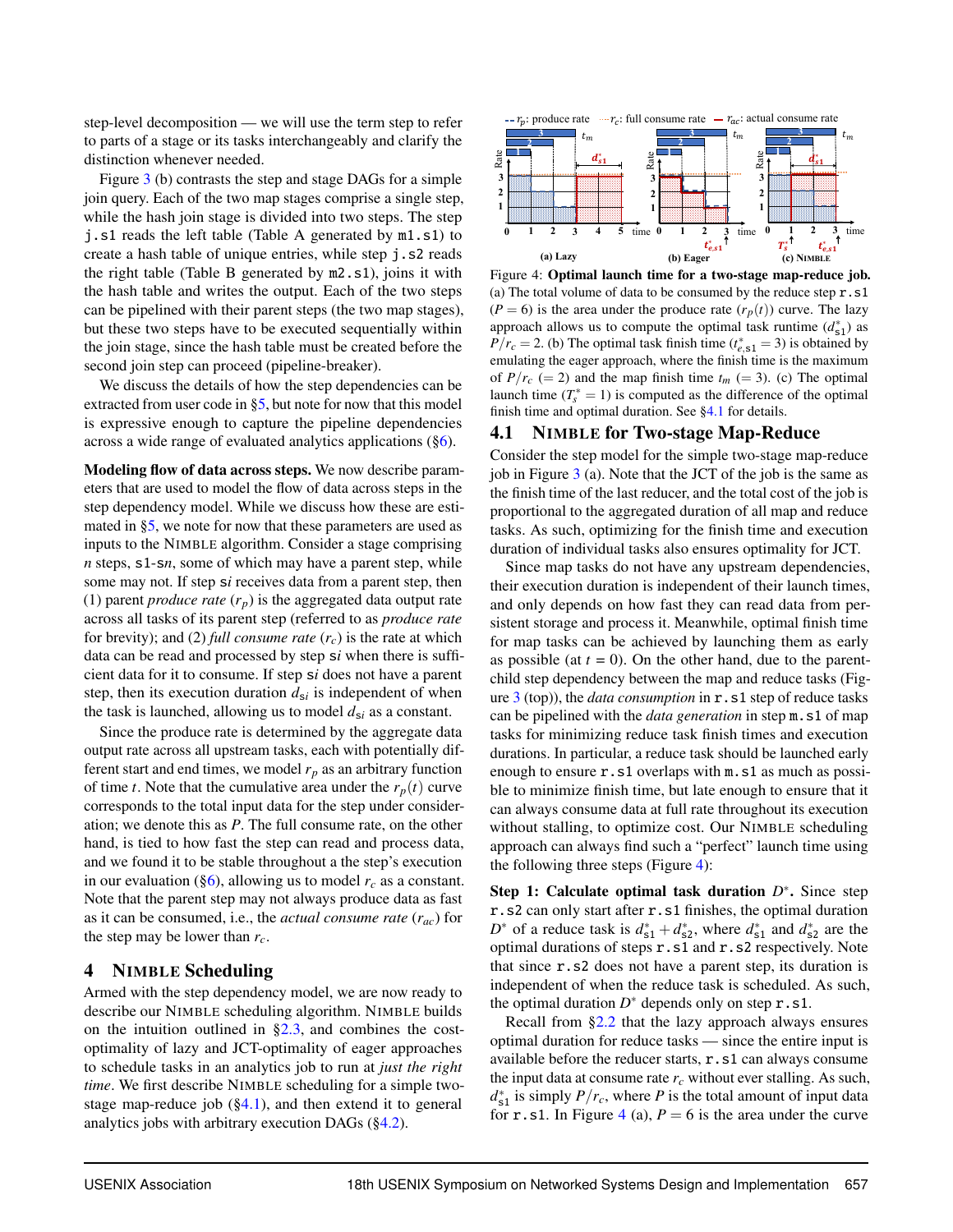$r_p(t)$ , which gives  $d_{s1}^* = 3$ .

**Step 2: Calculate optimal finish time**  $T_e^*$ **.** The optimal finish time  $T_e^*$  for a reduce task is simply  $t_{e, s1}^* + d_{s2}^*$  where  $t_{e, s1}^*$  is the optimal finish time of **r** . s1. Again, since duration  $d_{s2}^*$  is independent of when the task is launched,  $T_e^*$  depends only on when step **r**.s1 finishes.

We leverage the eager strategy of starting the reduce task at *t* = 0 to compute the optimal step finish time  $t_{e, s1}^*$  — intuitively, starting the task any sooner cannot reduce the step finish time any further. Note that since all the map tasks are started at  $t = 0$ , the produce rate  $r_p$  is non-increasing in time. Consequently, if the full consume rate  $r_c$  of the reduce task is lower than the *average* produce rate, then the finish time of the step will be bottlenecked by  $r_c$ , i.e.,  $t_{e, s1}^* = P/r_c$ . On the other hand, if  $r_c$ is higher than the average produce rate, the bottleneck shifts to  $r_p$ , and the reduce task can only finish when the map tasks finish generating data at time  $t_m$ . Figure [4](#page-5-2) (b) shows the latter scenario, where  $r_c = 3$  is higher than the average produce rate  $(= 2)$ , and therefore  $t_{e, s1}^* = t_m = 3$ .

**Step 3: Calculate optimal launch time**  $T_s^*$ **. We find that** launching the reduce task at  $T_s^* = T_e^* - D^*$ , where  $D^*$  and  $T_e^*$  are computed via the lazy (Step 1) and eager (Step 2) approaches, respectively, ensure that the task is optimal in both execution duration and finish time. This is shown in Fig-ure [4](#page-5-2) (c), where starting the reduce task at  $T_s^* = 3 - 2 = 1$  ensures optimal duration ( $D^* = 2$ ), as well as finish time ( $T_e^* = 3$ ). At first glance, this may seem obvious, since  $D^*$  and  $T_e^*$  already correspond to optimal task duration and finish time, respectively. But we note that since  $D^*$  and  $T_e^*$  were computed for two separate approaches, it is not obvious if an approach that starts the task at  $T_s^* = T_e^* - D^*$  will always ensure the task takes exactly  $D^*$  time to finish. Fortunately, for two-stage map-reduce jobs, we have the following theorem:

<span id="page-6-1"></span>Theorem 4.1 *For a reduce task, we can always achieve both optimal execution duration and finish time by launching it at time*  $T_s^* = T_e^* - D^*$ , where  $T_e^*$  is the optimal finish time and  $D^*$ *is the optimal duration computed using Steps 1 and 2 above.*

Proof Since the duration of step r.s2 is independent of when the reduce task is scheduled, we only need to prove the optimality of finish time and duration for step r.s1.

We first show that we can always achieve optimal finish time  $t_{e, s1}^*$  if we launch the reduce task at time  $T_s^* = T_e^* - D^*$ . We prove this by contradiction: assume that a reduce task that is started at  $T_s^*$  does not finish executing its first step  $\mathbf{r} \cdot \mathbf{s}1$  at  $t_{e,s1}^*$ . This must be because at some time point  $\in [T_s^*, t_{e,s1}^*]$ , the task was unable to consume data at full consume rate *rc*. We denote the last time instant where this was true as  $t'$ . Note that the data produced until time  $t'$  (say,  $P_{t \leq t'}$ ) must be less than the data that can be consumed by time  $\bar{t}^{\prime}$  at full consume rate *r*<sub>c</sub>, i.e.,  $P_{t \le t'} < (t' - T_s^*) \times r_c$ . Since the total amount of data produced is  $P = d_{s1}^* \times r_c$ , the data produced *after t'* must be  $P_{t>t'} = P - P_{t \le t'} > (t_{e,s1}^* - t') \times r_c$ , and the reduce task will take more time than  $(t_{e, s1}^* - t')$  to consume it (since it can

consume data at a rate no faster than *rc*).

Note that the data produced after  $t'$ ,  $P_{t>t'}$ , is independent of the reduce task's launch time. This implies that regardless of how early the task is launched, no solution could have achieved optimal finish time  $t_{e,s1}^*$  for the step  $\mathbf{r}$ . s1. However, this contradicts with the fact that the eager solution can achieve the optimal finish time by launching the task at  $t = 0$ . Therefore, our initial assumption must have been false: a reduce task that is started at  $T_s^*$  *does* finish executing its first step  $\mathbf{r} \cdot \mathbf{s} \cdot \mathbf{1}$  at  $t_{e,\mathbf{s}1}^*$ .

Proving  $T_s^* = T_e^* - D^*$  results in optimal task duration is then trivial: since step **r**. s1 finishes at  $t_{e, s1}^*$  with start time  $T_s^*$ , the corresponding duration  $T_s^* - t_{e, s1}^*$  will always be  $d_{s1}^*$ .

Note that the  $T_s^*$  for different reduce tasks may be different, since the produce rate  $r_p$  to different reduce tasks may vary (*e.g.*, due to data skew). Recall that the finish time of the job is the same as the finish time of the last reduce task, and the total cost of the job is proportional to the aggregated duration of all tasks. As such, Theorem [4.1](#page-6-1) shows that we can simultaneously achieve both optimal cost and finish time for the entire job, as long as each reduce task is optimal in duration and finish time, i.e., is launched at  $T_s^*$ .

#### <span id="page-6-0"></span>4.2 NIMBLE for General Analytics

We now extend our analysis to general analytics jobs. We first outline the steps in computing the optimal launch time for tasks in jobs with arbitrary execution DAGs, and then describe how NIMBLE scheduling can be generalized to such DAGs.

#### <span id="page-6-2"></span>4.2.1 Optimal launch time for individual tasks

General analytics jobs with arbitrary execution DAGs introduce two main challenges in determining the optimal task launch time as defined in [§4.1.](#page-5-1) First, unlike two-stage mapreduce jobs, the start times of a step's parent steps need not start at  $t = 0$  and can be staggered in time, as shown in Fig-ure [5](#page-7-0) (a). This breaks our assumption of a nonincreasing  $r_p(t)$ from [§4.1,](#page-5-1) and necessitates a more nuanced treatment of the eager approach to compute the optimal task finish time.

Second, unlike two-stage map-reduce jobs, general analytics jobs, a stage may contain multiple parent-child step pairs, *e.g.*, the join stage in Figure [3](#page-4-1) has two steps, and each step has a parent step from a different map stage. For such dependencies, we find that optimally overlapping each parent-child step pair is insufficient to ensure optimal task duration and finish time. Specifically, the optimal task launch time depends not only on the *inter-stage* dependency between parent-child step pairs, but also on the *intra-stage* dependency between steps in the same stage. Figure [5](#page-7-0) (b, left) shows a join example where the optimal launch for each step in the task is computed independently. Although each child step is optimally pipelined with its parent, the gap between their execution corresponds to time where no useful work is done, resulting in sub-optimal task duration and, therefore, cost of execution. Figure [5](#page-7-0) (b, right) shows how this can be avoided by *deferring* the start time of the first step.

We exploit the above insights to extend NIMBLE scheduling approach from [§4.1](#page-5-1) to general analytics jobs. We consider the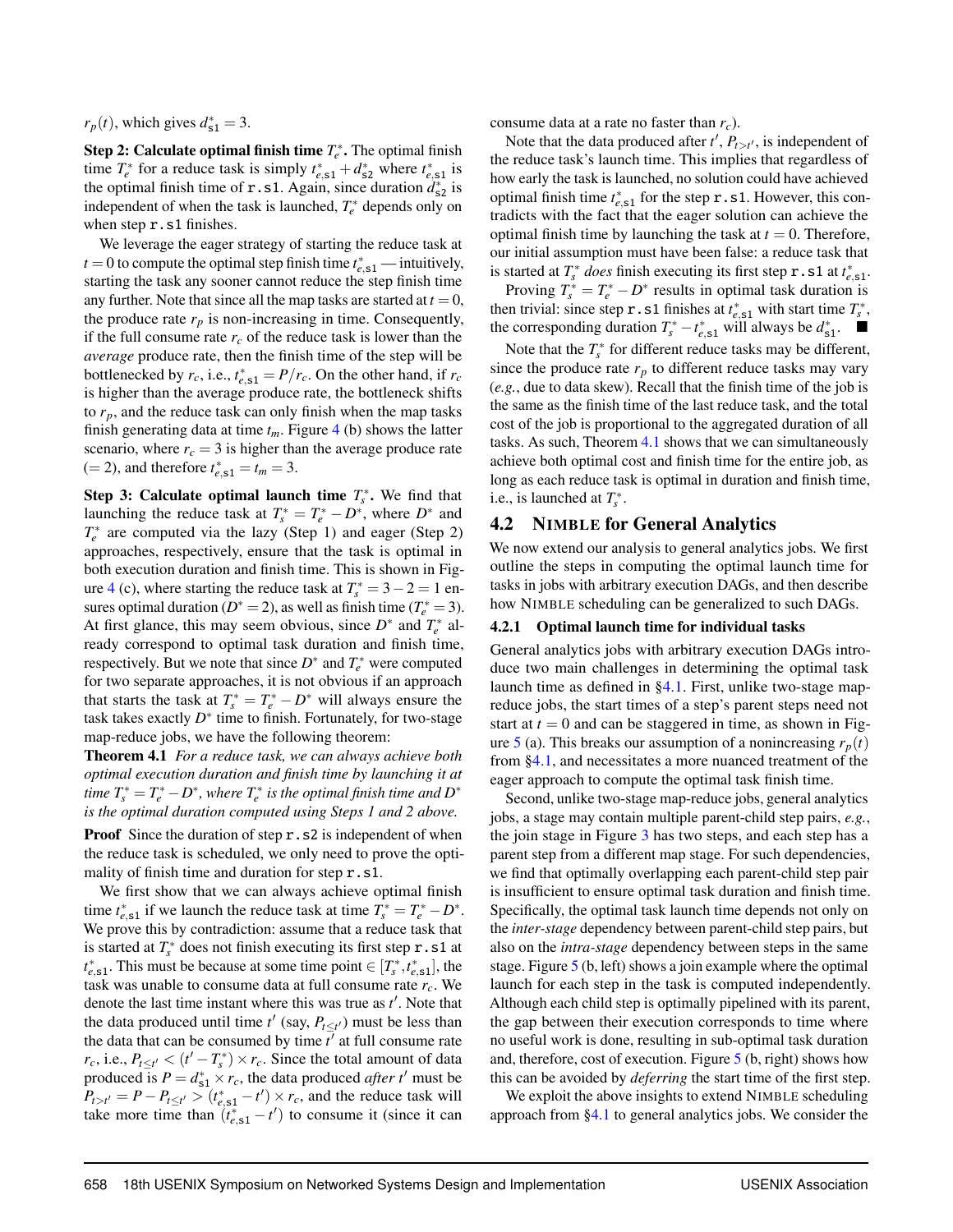<span id="page-7-0"></span>

Figure 5: NIMBLE scheduling for general analytics ([§4.2\)](#page-6-0) (a) Unlike two-stage map-reduce, the produce rate for a task may not be nonincreasing, since the parent step in different tasks can have different start times. (b) Unlike two-stage map-reduce, tasks may have multiple pipelineable dependencies, which requires careful handling to ensure optimal task duration. See [§4.2.1](#page-6-2) for details.

general case where a task comprises *n* steps, s1-s*n*, and make two assumptions to simplify our analysis: (i) each step in a task has at most one parent step, and (ii) steps within a task are executed sequentially in a fixed order. Both assumptions hold for a wide range of analytics jobs, including the join example above, and all of our evaluated workloads  $(\S6)$ . Similar to twostage map-reduce ( $\S 4.1$ ), the optimal launch time  $T_s^*$  for a task in the execution DAG is calculated in three steps:

Step 1: Calculate optimal task duration  $D^*$ . The optimal task duration  $D^*$  is simply the sum of individual optimal step durations  $d_{\textrm{s}i}^*$ ,  $1 \le i \le n$ . As in [§4.1,](#page-5-1) the duration for steps without a parent is independent of task launch time, while the optimal duration for steps with a parent is computed using the lazy approach, i.e.,  $P/r_c$  for the corresponding step. In Figure [5](#page-7-0) (a),  $P = 8$  and  $r_c = 2$ , so  $d_{si}^* = 4$ .

**Step 2: Calculate optimal finish time**  $T_e^*$ **. Since**  $T_e^*$  **is bound** by the finish time of the last step s*n*, we first compute the optimal finish time of a step as computed by the eager approach, similar to [§4.1.](#page-5-1) As noted earlier, however, unlike two-stage map-reduce where the parent step across all the map tasks start at time  $t = 0$ , the parent step across different tasks in a general DAG may start and end at arbitrary times. This is depicted in Figure [5](#page-7-0) (a) where the parent step across two upstream tasks start at time  $t = 2$ , while the third starts at  $t = 0$ . Consequently, the produce rate is no longer non-increasing. As such, the optimal step finish time (based on the eager approach) can only be determined by tracking the actual consume rate *rac* over time. In the example,  $r_{ac}$  is bound by  $r_p (= 1)$  between  $t = 0-2$ , lower than  $r_p (= 3)$  and bound by  $r_c (= 2)$  between  $t = 2-4$ , and equals to  $r_c (= 2)$  between  $t = 4-5$  to clear the surplus data generated between  $t = 2 - 4$ . As such, the finish time yielded by the eager approach is 5.

In order to generalize the above example, we discretize time into slots  $t_1, t_2, ..., t_m$ , such that the produce rate is constant within a time slot. We introduce a new function  $S(t_i)$  to identify time slots where the step accumulates surplus data, i.e.,  $S(t_i)$  = 0 if all the input data produced until  $t_i$  has been consumed by time  $t_i$ , and 1 otherwise. It is easy to see that when there is no surplus data ( $S(t_i) = 0$ ), the actual consume rate  $r_{ac}(t_i)$ is upper-bounded by the produce rate  $r_p(t_i)$ . When there is surplus data  $(S(t_i) = 1)$ , the actual consume rate increases to the full consume rate  $(r_{ac} = r_c)$  to clear the surplus. Formally,

$$
r_{ac}(t_i) = \begin{cases} \min(r_p(t_i), r_c) & \text{if } S(t_i) = 0\\ r_c & \text{if } S(t_i) = 1 \end{cases}
$$
 (1)

For each  $t_i$ , we can calculate  $S(t_i)$  based on  $S(t_{i-1})$ ,  $r_{ac}(t_{i-1})$ and  $r_p(t_{i-1})$ , and  $r_{ac}(t_i)$  based on Equation [1.](#page-7-1) The time slot  $t_n$ where the cumulative data consumed so far equals *P*, the total input data for the step, corresponds to the optimal finish time; we formally prove optimality in Appendix [A.](#page-16-0)

Unlike the two-stage map-reduce job in  $\S 4.1$ , we have to consider one more constraint — step s*i* can only start after step s*i*-1 has finished, i.e., the finish time of step *i* is no less than  $t_{e,si-1}^* + d_{si}^*$ . Let the optimal step finish time for s*i* as computed above (which only considers its parent step) be  $t'_{e,5i}$ , then the actual optimal finish time of step *i* is:

<span id="page-7-3"></span>
$$
t_{e,si}^* = \begin{cases} \max(t_{e,si}', t_{e,si-1}^* + d_{si}^*) & \text{if si has a parent} \\ t_{e,si-1}^* + d_{si}^* & \text{otherwise} \end{cases}
$$
 (2)

We compute the optimal task finish time by iteratively calculating the optimal finish time for each step s1−s*n*. Figure [5](#page-7-0) (b) shows an example for this computation: the task finish time equals the  $t'_{e,52} (= 5)$ , since  $t^*_{e,51} + d^*_{52} (= 1+2)$  is smaller.

**Step 3: Calculate optimal launch time**  $T_s^*$ **.** As in [§4.1,](#page-5-1) the optimal launch time is computed as  $T_s^* = T_e^* - D^*$ . Consider the example in Figure  $5$  (b); the optimal launch time is calculated as  $T_s^* = T_e^* - D^* (= 5 - 3)$  for the two steps. Compared to Figure [5](#page-7-0) (b, left), doing so automatically delays the first step and removes the gap (Figure  $5$  (b, right)).

<span id="page-7-2"></span>Indeed, Theorem [4.1](#page-6-1) extends to general analytics jobs:

Theorem 4.2 *For a task in an analytics job with an arbitrary execution DAG, given the execution (produce rate) of all its parent steps, we can always achieve both optimal execution duration and finish time by launching it at*  $T_s^* = T_e^* - D^*$ , *where*  $T_e^*$  *is the optimal finish time and*  $D^*$  *is the optimal duration computed using Steps 1 and 2 above.*

We defer the formal proof to Appendix [A,](#page-16-0) but note here that it employs induction on the number of steps: we assume the statement holds for a task with *n*−1 steps, and use Theorem [4.1](#page-6-1) to show that it still holds on adding one more step.

#### 4.2.2 Optimal schedule for the entire job

Algorithm [1](#page-8-1) shows NIMBLE scheduling for the entire job based on Theorem [4.2.](#page-7-2) Stages in the job are scheduled iteratively based on their dependencies: a stage is scheduled when all of its parent stages in the execution DAG have been scheduled. For each task within a scheduled stage, we first calculate the produce rate from its parent stages, and then calculate its optimal launch time as described above.

<span id="page-7-1"></span>Algorithm [1](#page-8-1) ensures that *each task* achieves optimal duration and finish time given its parent execution (due to Theo-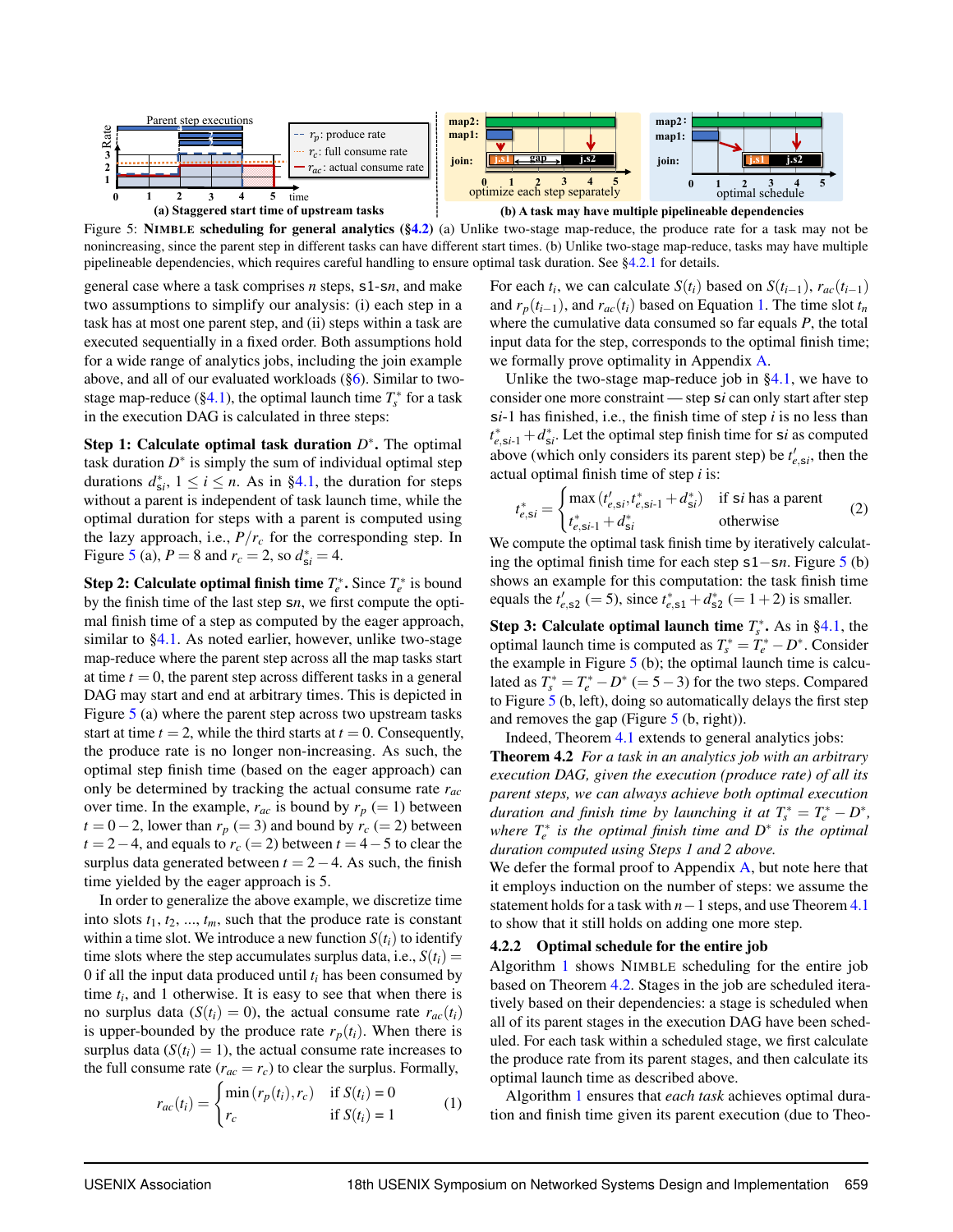#### <span id="page-8-1"></span>Algorithm 1 NIMBLE scheduling for a job

Launch all stages with no parent stages.

 $\mathcal{U} \leftarrow$  Set of unscheduled stages

while  $\mathcal{U} \neq \emptyset$  do

for each stage  $S \in \mathcal{U}$ , whose parent stages are scheduled **do** for each task in stage *S* do

> Calculate  $r_p$  for each using parent stage schedules Calculate  $\overline{T}_e^*$  and  $D^*$  based on  $r_p$  and  $r_c$  of each step Calculate  $T_s^* = T_e^* - D^*$

<span id="page-8-2"></span>

Figure 6: Example of a job that cannot achieve both (a) optimal cost and (b) finish time simultaneously. Each stage comprises a single task/step. Stage 2 has a produce rate of 1 and consume rate of 3. Stage 3 has a produce rate of 3 and consume rate of 1.

rem [4.2\)](#page-7-2). However, it still leaves the question: does the algorithm also ensure optimal finish time and cost for the *entire job*? We find that the answer is in the affirmative for jobs with DAGs of depth two, including the map-reduce and SQL jobs in Fig [3.](#page-4-1) Intuitively, since the stages in the first level of the DAG do not have parent steps, their optimal start time is  $t = 0$ . As such, given the execution of the stages in the first level, Theorem [4.2](#page-7-2) ensures optimal duration and finish time for the stages in the second level of the DAG.

Unfortunately, for general analytics jobs with arbitrary DAGs, the answer is in the negative. In fact, we find that for some jobs, it is *impossible* to find a schedule that achieves both cost and JCT optimality. The key insight behind this observation is that the launch time of a task affects not only itself, but also its downstream tasks — the optimal launch time for one task (Theorem [4.2\)](#page-7-2) may negatively affect tasks in its downstream. We illustrate this with the example in Figure [6,](#page-8-2) that shows a job with three stages, each with only one step and one task. Stage 2 has a produce rate of 1 and consume rate of 3. Stage 3 has a produce rate of 3 and consume rate of 1. The arrows denote parent-child step pairs. Figure  $6$  (a) shows NIMBLE approach, which greedily optimizes the duration and finish time from Stage 1-3 based on the produce rate of each stage's parent steps; the end-to-end execution time of the entire job is 5, while its cost is 7. Figure  $6$  (b) shows an alternative strategy, that launches tasks across all three stages (Stage 1-3) at  $t = 0$ . This increases the duration of Stage 2 from 1 to 3, and consequently, the cost of execution of the job from 7 to 9. However, doing so also reduces the produce rate for Stage 3 to 1, allowing Stage 3 be completely pipelined with Stage 2. As such, the finish time of the entire job reduces from 5 to 3. Note that no schedule can achieve both a JCT of 3 and a cost of 7, since optimal JCT can only be achieved if Stage 2 and 3 are started at  $t = 0$ , which ensures a sub-optimal cost.

Cost optimality & cost-JCT *Pareto-optimality*. Despite the

negative result above, NIMBLE scheduling efficiently navigates the cost-JCT tradeoff for jobs with arbitrary DAGs:

Theorem 4.3 *For a job with arbitrary DAG,* NIMBLE *scheduling in Algorithm [1](#page-8-1) is (1) optimal in cost; and (2) Paretooptimal between cost and JCT.*

**Proof** We first consider cost-optimality: since Algorithm [1](#page-8-1) ensures optimal execution duration for each task in a job (Theorem [4.2\)](#page-7-2), the aggregated duration across all tasks in the job, and therefore, the job execution cost, is also optimal.

Since the cost is always optimal, for Pareto-optimality we only need to show that no solution can further reduce job finish time without also increasing its cost. Our proof builds on the intuition developed for the example in Figure [6.](#page-8-2) First, we note that delaying the start time beyond  $T_s^*$  for any task cannot reduce its completion time; the only possibility to reduce JCT is to pick a start time earlier than  $T_s^*$ . As per Theorem [4.2,](#page-7-2) starting a task any sooner than  $T_s^*$  must increase its duration. Moreover, doing so will not reduce the duration of any other task, since they are already optimal. Thus, even if starting the task before  $T_s^*$  did improve JCT, it would only do so by increasing the aggregate duration across all tasks in the job, and therefore, its cost.

As an interesting aside, we note that for the example in Figure [6,](#page-8-2) we face this hard tradeoff between JCT and cost optimality because Stage 3 has a larger duration compared to Stage 2. Instead, if Stage 3 had a duration of 0.5, starting Stage 2 any sooner than  $t = 2$  (at higher cost) would not have made stage 3 finish any faster. In practice, downstream stages often have a shorter duration compared to the upstream stages, since frequently used operators such as reduce, filter and join often significantly reduce the output data volume to downstream stages. In such cases, NIMBLE can achieve both optimal cost and JCT simultaneously — evaluation results on a wide range of analytics jobs in [§6](#page-10-0) validate this argument.

#### <span id="page-8-0"></span>5 Design Details

In this section, we describe how we incorporate NIMBLE scheduling into Caerus, a new fine-grained task-level scheduler for serverless analytics frameworks. We first describe Caerus design components and application workflow ([§5.1\)](#page-8-3), and then describe its implementation details ([§5.2\)](#page-9-0).

#### <span id="page-8-3"></span>5.1 Caerus System

We now describe Caerus system components and how they fit together (Figure [7\)](#page-9-1). Before describing these components, we first briefly summarize the design employed by existing serverless analytics frameworks.

Primer on serverless analytics frameworks. Recent proposals on serverless analytics frameworks [\[8,](#page-14-17) [12,](#page-14-9) [14\]](#page-14-7) share similar designs. Figure [7](#page-9-1) depicts this design (adapted from [\[12\]](#page-14-9)). The framework takes as input a job execution plan (DAG) that captures dependencies between stages and the number of tasks within each stage. It uses this to generate code for the individual tasks, compiles it and packages it with necessary dependen-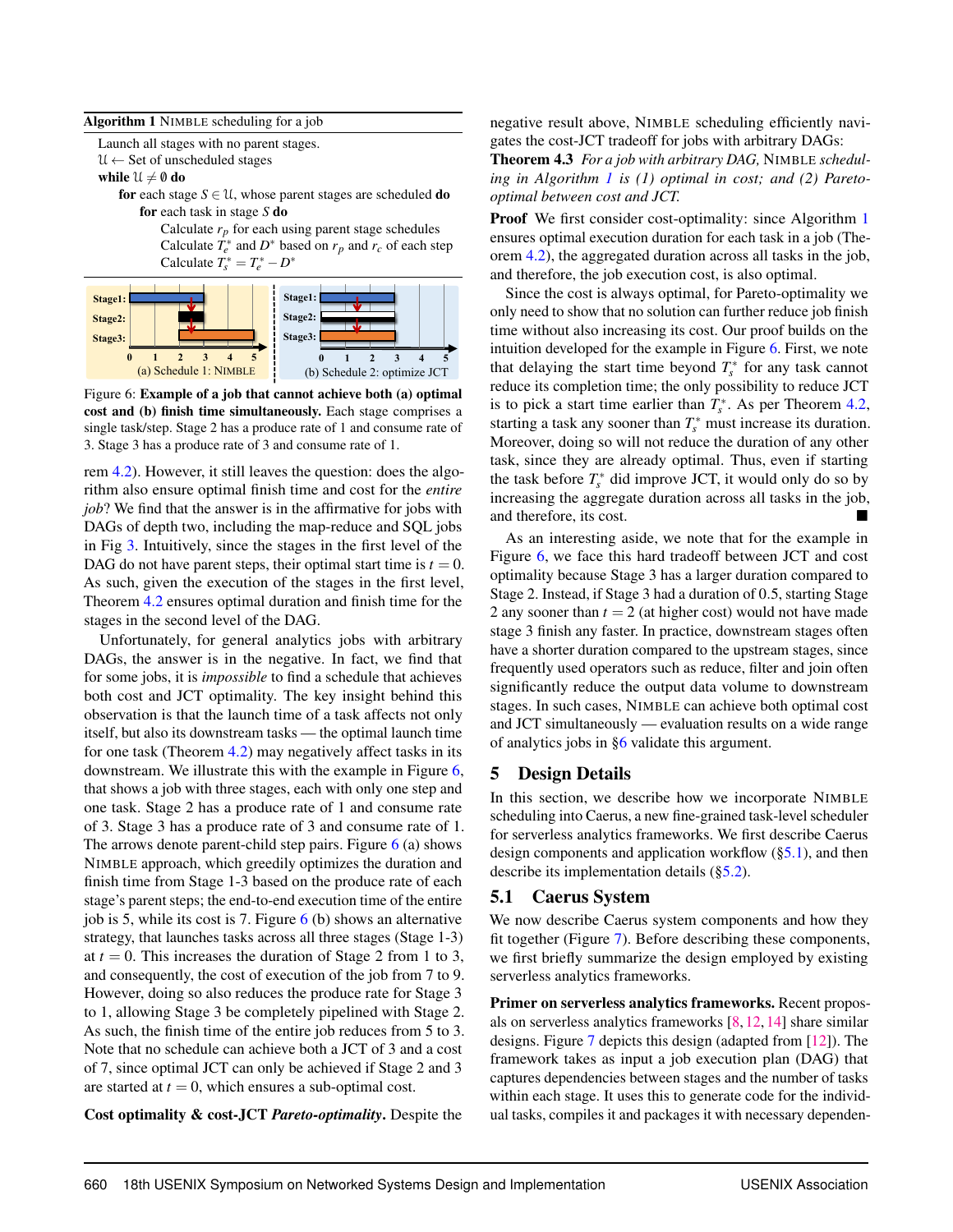<span id="page-9-1"></span>

Figure 7: Caerus system components & workflow ([§5.1\)](#page-8-3).

cies. To execute a job, a scheduler launches tasks as serverless functions and monitors their progress. Pywren [\[8,](#page-14-17) [14\]](#page-14-7) is similar, but omits the code-generation and compilation steps and directly takes task code and execution plan as input.

Caerus integrates with these analytics frameworks by simply replacing their task-level scheduler, and taking over the task launching and monitoring responsibilities. We next describe the major components of Caerus scheduler (Figure [7\)](#page-9-1) in detail.

The step model builder is responsible for extracting the fine-grained step dependency model that NIMBLE scheduling expects, either from the job's execution plan or the user code. If the input is user code (e.g., a Python function in Py-Wren [\[8,](#page-14-17)[14\]](#page-14-7)), Caerus provides a step annotation API that users can employ to specify the step information Caerus expects:

```
s = \text{createStep}() # Create a step object
s.start () # Notify system about step start
s.end() # Notify system about step end
s.addParent (stageID, stepID) # Specify parent step
```
If the query code is generated by a CodeGenerator based on the execution plan (as in Starling  $[12]$ ), the step dependencies can be extracted during code generation. Most popular query execution engines (*e.g.*, SparkSQL) generate code based on the Volcano [\[44\]](#page-15-15) iterator or WholeStageCodegen [\[45\]](#page-15-16) model, which fuses operators as much as possible to maximize pipelining. As such, the generated code in such models is already composed of blocks separated by pipeline breakers, where each block corresponds exactly to a step in our step model. Caerus augments the CodeGenerator to additionally generate step-annotations at the start and end of blocks, along with step dependencies, using the step annotation API outlined above.

Input estimator & runtime profiler. Recall from [§3](#page-4-0) that NIMBLE scheduling relies on estimates of step produce rate  $(r_p)$  and consume rate  $(r_c)$  for steps with parents, and duration  $(d_{si}^*)$  for steps without parents, to make scheduling decisions. To facilitate accurate estimates, we leverage the observation that task and job-level statistics can be accurately estimated by tracking profiled information from prior job runs, since such analytics jobs in production workloads tend to be recurring in nature [\[26](#page-14-18)[–28,](#page-15-0) [46,](#page-15-17) [47\]](#page-15-18). In particular, the input estimator in Caerus is responsible for collecting information for prior executions for each job (i.e., the job history) and maintaining estimates for various  $r_p$ ,  $r_c$  and  $d_{si}^*$  values.

For higher accuracy, the input estimator continuously refines its  $r_p$ ,  $r_c$  and  $d_{si}^*$  estimates based on realtime task progress. To facilitate this, a runtime profiler (similar to [\[27,](#page-14-15) [40\]](#page-15-11)) periodically profiles and reports such metadata to the input estimator. Our runtime profiler is incorporated into the function runtime in serverless frameworks [\[8\]](#page-14-17) that is shared across all tasks.

Caerus workflow. For each job, the step-model builder first extracts the step model from code generator or directly from the annotated function code. The input estimator maintains estimates of algorithm inputs ( $r_p$ ,  $r_c$  and  $d_{si}^*$  values) for each step based on prior job runs. The NIMBLE scheduling module then calculates launch time based on both the algorithm inputs and step model, and launches each task at the calculated time. Launched tasks periodically report their progress to the input estimator via the runtime profiler, which is leveraged to refine the input estimates for future runs.

Caerus scalability. Caerus's scheduling performance scales well with the number of available CPU cores due to two main reasons. First, tasks within a stage have independent launch times, which permits parallel calculation and launching. Second, while the number of online update messages from runtime profiler grows linearly with the number of tasks, it can be served in parallel by partitioning input estimates for different tasks across different CPU cores.

Fault-tolerance. Caerus handles task failures by restarting them. For controller fault-tolerance, Caerus relies on traditional primary-backup mechanisms [\[30,](#page-15-3)[48\]](#page-15-19). The backup maintains consistent copies of the job's step model, launched and queued tasks, and runtime profiled information from prior job runs. During recovery, Caerus fetches this metadata from the backup and resumes scheduling queued tasks using NIMBLE.

## <span id="page-9-0"></span>5.2 Caerus Implementation

Our Caerus prototype is implemented atop Pywren [\[8\]](#page-14-17), a serverless data analytics engine that runs on AWS Lambda [\[1\]](#page-14-0). We use Amazon S3 [\[21\]](#page-14-12) for persistent data storage and Jiffy [\[24\]](#page-14-13) for intermediate data storage.

SQL analytics with Caerus. We implement a SQL query execution framework atop Locus to highlight the benefit for Caerus scheduling for SQL analytics workloads. We employ Apache Spark's query planner to generate the query plan from the original SQL query, and then use Pandas to implement the SQL operators. Pandas' current implementation for SQL operators (like JOIN and GROUPBY) employs the lazy approach, *e.g.*, for the join example in Figure [3](#page-4-1) (bottom), Pandas would only start the JOIN operation after all the data in both input tables are ready. We therefore modify the operator implementations in Pandas to conform to the step dependency model required by NIMBLE scheduling.

As a concrete example consider the implementation of the SQL job in Figure [3](#page-4-1) (bottom) in Caerus. For the first two map stages, each task keeps reading input data from S3. After reading each small chunk of input data, it performs the map function, and partitions the output data into *chunks* based on key hashes. To implement shuffle, we maintain a FIFO queue for each join task in the intermediate storage. Once an output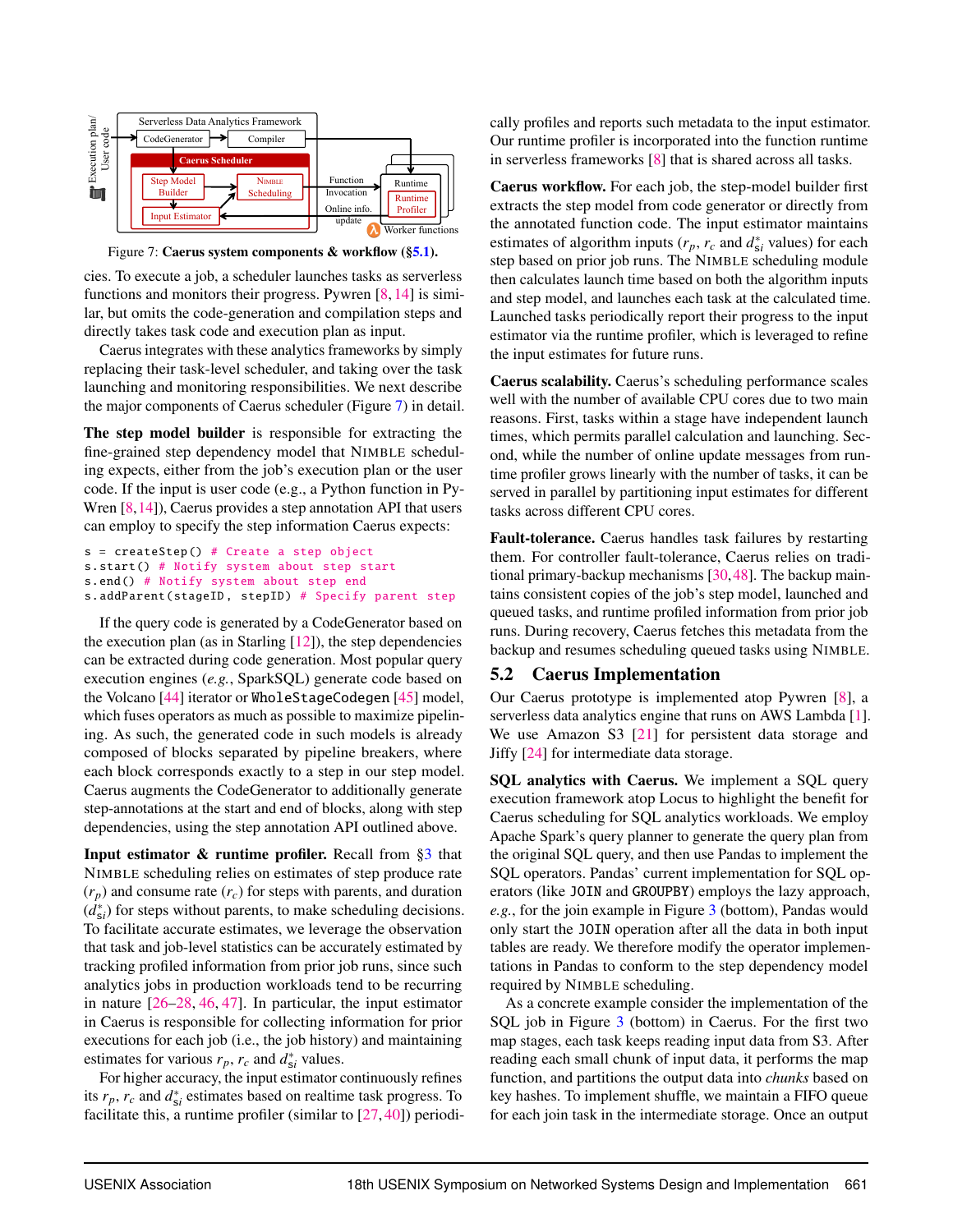chunk is ready, the map task pushes it to the corresponding join task's queue. Note that a join task receives data from two shuffles (i.e., from map1 and map2). As such, each join task has two receiver queues: queue A (for data from m1.s1) and queue B (or data from m2.s1). After being launched, each join task fetches data from queue A and builds the hash table incrementally in step j.s1. Once the hash-table is built, the step j.s2 fetches data from queue B, performs a join of the fetched data with the data in the hash-table, and writes the output to persistent storage.

Identifying pipeline-breakers. In Caerus, we implement all commonly used SQL operators (*e.g.*, FILTER, JOIN, SORT, GROUP BY, aggregates, etc.), employ the widely-used Volcano iterator model [\[44\]](#page-15-15) to identify pipeline-breakers, and specify them using the step annotation API. As such, Caerus can run all TPC-DS and Big-data benchmark queries — we evaluate a representative subset in [§6.](#page-10-0)

Accurate parameter estimations. NIMBLE scheduling relies on accurate estimation of various parameters  $(r_p, r_c, d_{si}^*)$ , which can be complicated due unpredictable variations stemming from a range of sources. Fortunately, we found a majority of these sources had little to no variation across AWS Lambda executions, including (1) processing time for vari-ous operators; (2) function launch times<sup>[5](#page-1-0)</sup>; and (3) function ingress/egress bandwidth to intermediate storage.

However, we did observe unpredictable performance variations for Amazon S3 reads and writes, particularly with larger number of parallel tasks  $(> 100)$ . To minimize parameter estimation errors caused by these variations, we adopt a straggler mitigation technique for S3 reads and writes similar to  $[12]$  — Caerus tasks proactively establishes a new connection to S3 when a transfer takes longer than expected, and uses the response from whichever connection performs the read or write first. Moreover, we found larger S3 reads/writes to have unpredictable durations, so we break them into multiple smaller chunks. We show in [§6](#page-10-0) how these modifications ensure negligible estimations errors for a wide range of evaluated workloads.

# <span id="page-10-0"></span>6 Evaluation

We now evaluate Caerus implementation  $(\S$ 5.2) using three analytics workloads: TeraSort benchmark ([§6.1\)](#page-10-1), TPC-DS Benchmark ([§6.2\)](#page-11-0) and BigData Benchmark ([§6.3\)](#page-12-0). All of our experiments use Lambda instances with 3GB memory and deploy Jiffy on 6 m4.16xlarge EC2 instances.

Compared approaches. We compare Caerus with the eager and lazy scheduling approaches, implemented as a part of Caerus scheduler. These scheduling approaches correspond to the two extremes typically used in server-centric analytics frameworks for task level scheduling — lazy in Spark [\[30\]](#page-15-3) and MapReduce [\[48\]](#page-15-19), and eager in Dryad [\[32\]](#page-15-2) and MapReduce Online [\[29\]](#page-15-1)). Note that since our main contribution is a

|         | Lazy  | Eager | <b>NIMBLE</b> |
|---------|-------|-------|---------------|
| JCT(s)  | 24    | 105   | 107           |
| Cost(s) | 10776 | 15756 | 11169         |

<span id="page-10-2"></span>Table 1: Comparison of NIMBLE against lazy and eager approaches for TeraSort on a 100GB dataset ([§6.1\)](#page-10-1).

new scheduler for serverless analytics, our evaluation focuses on comparing scheduling approaches on a common analytics framework as opposed to comparing different analytics frameworks. As noted in [§5,](#page-8-0) Caerus can integrate with any of existing serverless analytics frameworks [\[8,](#page-14-17) [11,](#page-14-16) [12,](#page-14-9) [14\]](#page-14-7) and inherit their specific performance optimizations.

Performance metrics. We focus on two main metrics: JCT and cost of job execution. The former is measured as the time between job's first task's launch time to the last task's finish time. For the latter, we measure the aggregated duration across all tasks in the job as a proxy for cost. We avoid reporting precise dollar values, since these depend on the cloud provider and can change with market economics.

## <span id="page-10-1"></span>6.1 TeraSort

We port the TeraSort algorithm [\[49\]](#page-15-20) implementation from Locus [\[14\]](#page-14-7) to our framework for sorting large datasets. The algorithm operates in two stages: a partition stage that range partitions input data to intermediate storage, and a merge stage that reads these partitions, merges, sorts and writes them out as output. The sort job in our experiments uses 100 lambdas for both the map and reduce stage to sort 100GB of data generated using the Sort benchmark tool [\[50\]](#page-15-21).

Table [1](#page-10-2) compares the results of eager, lazy and NIMBLE scheduling approaches for the sort job. We observe little data skew for the TeraSort benchmark during both the partition and merge stages, and the ideal launch time for merge tasks identified by NIMBLE scheduling is roughly in the middle of the execution for partition stage. As such, NIMBLE achieves  $1.16\times$  lower job completion time compared to the lazy scheme,  $1.41 \times$  lower cost than the eager approach. The results validate our analysis in [§4,](#page-5-0) that NIMBLE scheduling can achieve nearoptimal JCT and cost simultaneously for two stage map-reduce jobs in practice  $(< 4\%$  in Table [1\)](#page-10-2). NIMBLE's slight departure from optimal is due to delays in launch times introduced by the analytics framework (i.e., PyWren).

Impact of estimation errors. Caerus's JCT and costefficiency is gated on being able to estimate parameters like produce rate  $(r_p)$  and consume rate  $(r_p)$  accurately. Since Caerus's estimation errors are quite small in practice  $(< 4\%$ ), we study their impact by introducing errors artificially.

To inject errors in produce rate estimation, we randomly select map tasks in our TeraSort job with probability *pe*, and for each of them, incorrectly estimate the data output rate by Caerus's offline estimation as  $k \times$  the actual value. We denote *p<sup>e</sup>* as error probability and *k* as the error ratio. Since the produce rate  $r_p$  is the aggregated data output rate across all map tasks, our stochastic approach effectively injects errors

<sup>&</sup>lt;sup>5</sup>We ensure function invocations are warm to avoid cold-start delays.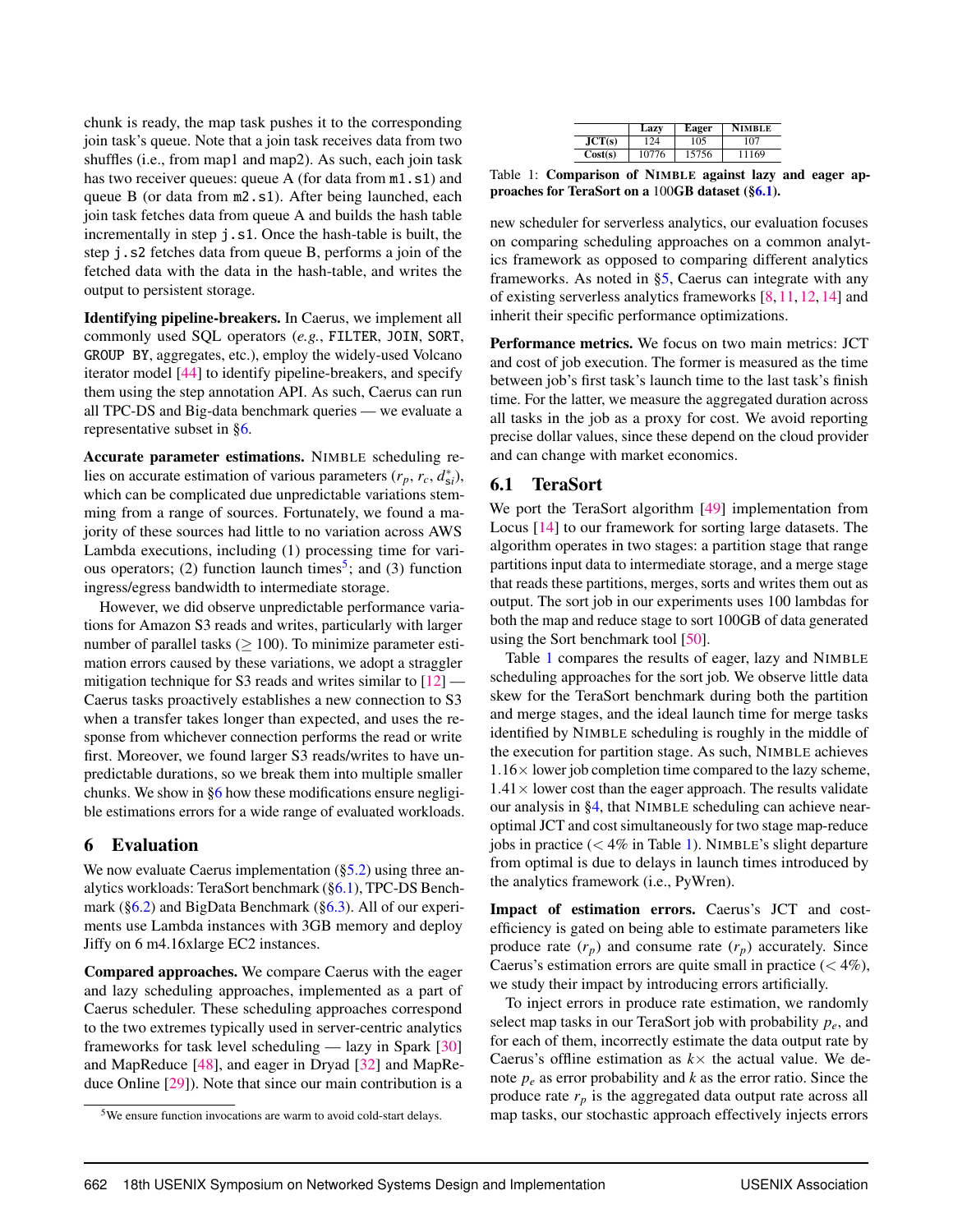<span id="page-11-1"></span>

Figure 8: **Impact of produce rate estimation errors ([§6.1\)](#page-10-1).** The results are normalized against the performance with no injected errors.

<span id="page-11-2"></span>

<span id="page-11-3"></span>Figure 9: **Impact of consume rate estimation errors ([§6.1\)](#page-10-1).** The results are normalized against the performance with no injected errors.

to the  $r_p$  estimate as well. Figure [8](#page-11-1) shows the impact of the injected estimation errors on NIMBLE's performance, i.e., JCT and execution cost, with the corresponding metrics normalized against a run with no injected errors. We observe that NIM-BLE's performance is minimally affected — across various combinations of error probability and error ratio, the JCT and execution cost is always within  $\sim$  4% of the run with no injected errors. We attribute this to the runtime profiler, which tracks the real-time progress of each map task and refines the produce rate estimation by continuously re-estimating the task output rates. As such, the runtime profiler is able to correct the offline estimations in produce rate before launching the reducers, minimizing the impact of errors.

To study the impact of consume rate estimation errors, we employ a similar error rate and error ratio driven approach for reduce tasks. Note that runtime profiler is unable to correct for estimation errors in this case, since it can re-estimate the consume rate only *during* reduce task executions, which is *after* the reduce tasks have already been launched. Figure [8](#page-11-1) shows the impact of injected errors on NIMBLE performance. For error ratio  $> 1$  (i.e., estimated rate  $>$  actual rate), NIMBLE incorrectly estimates that the reduce task would finish faster than it actually does, while for error ratio  $< 1$ , it assumes the opposite. As expected, for the former case, Caerus launches reduce tasks later than it should, resulting in a longer JCT, while for the latter scenario, it launches them sooner than necessary, resulting in increased cost. Figure  $9(a)$  shows that the normalized JCT increases from  $1.07\times$  to  $1.12\times$  as error ratio is increased from 2 to 4, while Figure  $9(b)$  shows that the cost increases from  $1.08 \times$  to  $1.18 \times$  as error ratio increases from 1/2 to 1/4. Moreover, at higher error probability, the cost increase is greater since more reducers are launched earlier than necessary; while the JCT increase is largely unaffected since it only depends on the *slowest* task. Note that even with extreme estimation errors ( $\frac{1}{4} \times$  and  $4 \times$ ), the increase in cost or JCT is only 12–18%.

<span id="page-11-4"></span>

Figure 10: NIMBLE performance for TPC-DS queries ([§6.2\)](#page-11-0). Its JCT is comparable to eager and  $1.08-2.2\times$  lower than lazy, while its cost is comparable to lazy and  $1.33-1.57\times$  lower than eager.

#### <span id="page-11-0"></span>6.2 TPC-DS Benchmark

The TPC-DS benchmark [\[51\]](#page-15-22) has a set of standard decision support queries based on those used by retail product suppliers. The queries vary widely in terms of compute, storage and network I/O load variations. We evaluate Caerus on TPC-DS with scale factor of 1000, which results in a total input size of 1TB across various tables. Similar to Locus [\[14\]](#page-14-7), we evaluate four representative queries (in terms of performance characteristics) from the TPC-DS Benchmark, specifically, queries Q1, Q16, Q94 and Q95. All selected queries have complex DAGs comprising six to eight stages, with each query operating over a subset of the 1TB input — varying from 33GB to 312GB. Note that some late stages in the selected queries process much less data compare to early stages (after several join and groupby operations) — we adjust the degree of parallelism for these stages based on the amount of data they process.

Figure [10](#page-11-4) compares the performance for NIMBLE with the lazy and eager approaches. The results indicate that Caerus can efficiently navigate the JCT-cost trade-off for all evaluated queries. Specifically, NIMBLE achieves JCT comparable to eager for all the queries, while outperforming lazy by 1.08–  $2.2\times$ . For cost, NIMBLE matches the lazy approach while outperforming eager by  $1.33-1.57\times$ .

#### <span id="page-11-5"></span>6.2.1 Diving deeper into NIMBLE benefits

In order to better understand the gains enabled by NIMBLE scheduling, we zoom in on the performance for Query Q1 of the TPC-DS benchmark. Figure [11](#page-12-1) shows the step-level dependencies for Q1, while Figure [12](#page-12-1) shows the breakdown of execution time across different stages. Note that compute and network I/O take up most of the execution time, highlighting potential gains from pipelining. Figure [14](#page-12-2) shows the job execution breakdowns with lazy, eager and NIMBLE scheduling.

Optimal pipelining across stages. We now walk through Q1's execution with Caerus (Figure  $14(c)$ ). Caerus identifies 7 step dependencies (i.e., parent-child step pairs) as pipelineable, shown as red arrows in Figure [11.](#page-12-1)

While all map stages are launched at time  $t = 0$ , (since they do not have upstream dependencies), Caerus launches tasks across subsequent stages in a manner that ensures child steps in the above parent-child step pairs are optimally pipelined with the parent step, which corresponds to a large portion of the query execution. This is highlighted in Figure  $14(c)$ : when con-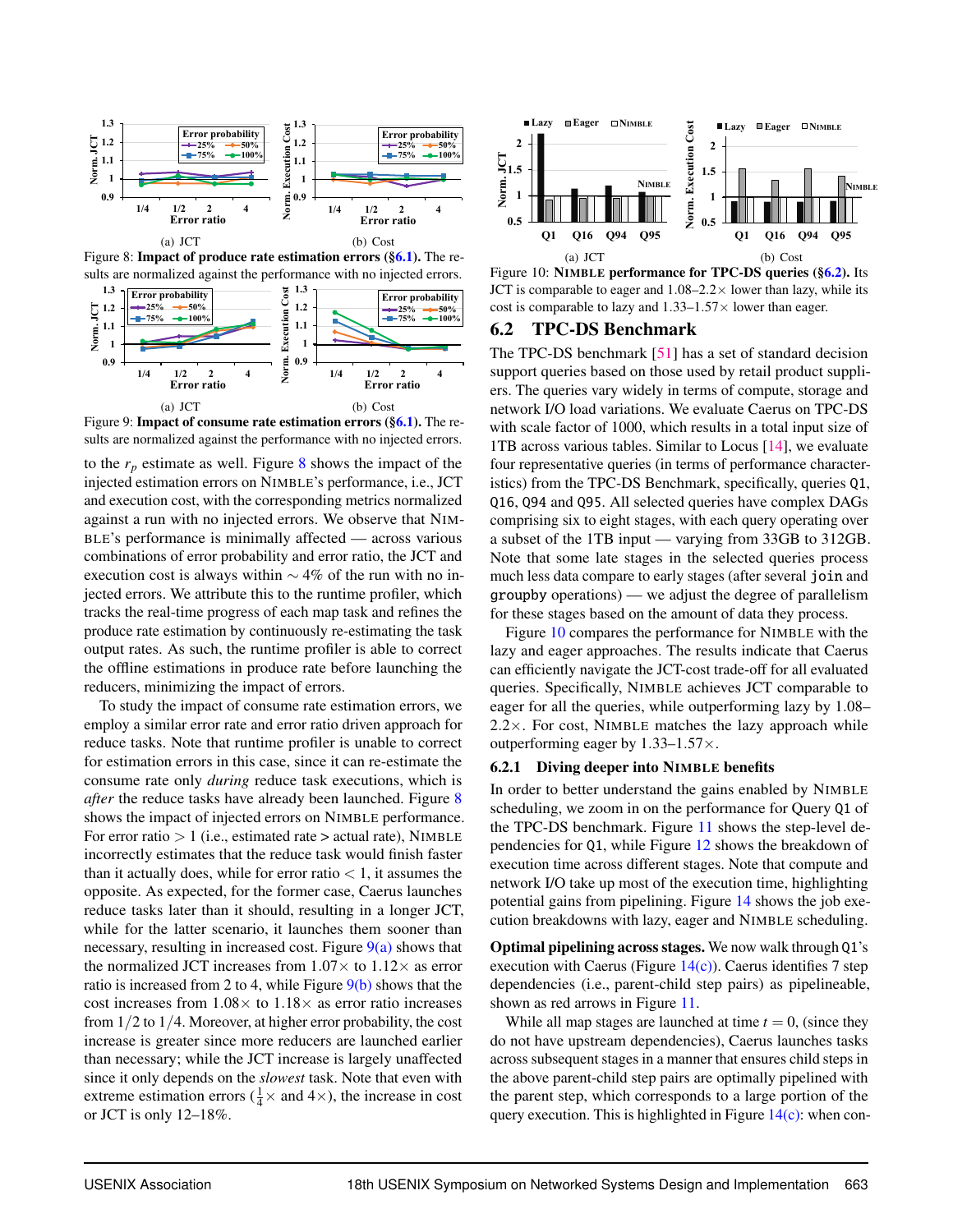<span id="page-12-4"></span><span id="page-12-2"></span><span id="page-12-1"></span>

<span id="page-12-5"></span>Figure 14: Diving deeper into NIMBLE benefits for TPC-DS query Q1 ([§6.2.1\)](#page-11-5). (a, b, c) show Q1 execution breakdown for lazy, eager, and NIMBLE, respectively; the black dots inside a task denote pipeline-breakers between steps. The degree of parallelism for Stages 1-8 is: {1, 100, 50, 50, 20, 40, 1, 1}. Note that Stages 1 (red) and 7 (purple) contain only one very short task, making them hard to see. (d) NIMBLE input parameters as measured by Caerus runtime profiler (solid lines) and as estimated by input estimator (dashed lines) for part of Stage 3 (yellow).

trasted with the lazy approach in Figure  $14(a)$ , Caerus enables a JCT that is  $2.2 \times$  lower than the lazy approach. Meanwhile, Caerus also ensures that the tasks are not launched too soon in order to minimize time spent waiting for input from the parent step to become available, and therefore, the end-to-end job execution cost. As a concrete example, since step groupby1.s1 is much shorter than step join1.s2 and cannot finish before join1.s2, tasks in the groupby stage are started after tasks in join1 stage are started, but before they finish execution. Compared with Figure  $14(b)$ , this allows name to Caerus achieve a cost that is  $1.56 \times$  lower than the lazy approach.

Decreasing duration across stages. Another interesting takeaway from Q1's execution is that downstream stages in general process smaller amounts of data than upstream stages (since operators such as filter and join significantly reduce the data to downstream stages), and consequently have shorter durations. As noted in [§4.2,](#page-6-0) NIMBLE scheduling enables both optimal cost and JCT simultaneously for such DAGs, which is reflected in Figure [14.](#page-12-2) Moreover, this observation holds across all of our evaluated TPC-DS queries, ensuring cost and JCT optimality with Caerus for all of them.

Accurate profiling & estimation for NIMBLE inputs. Figure  $14(d)$  shows the normalized produce rate and consume rate of of step join1.s2 in Stage 3, as profiled by Caerus runtime profiler and as estimated by Caerus input estimator. We make two observations: (1) the consume rate is stable as a function of time, as modeled in [§3,](#page-4-0) and (2) the estimated values are a close approximation of the actual produce and consume rates. We find these observations extend to all stages across query Q1, as well as to all other queries we evaluate in this section — Figure [13](#page-12-1) shows that the average error in

<span id="page-12-6"></span><span id="page-12-3"></span>parameter estimations for  $r_p$ ,  $r_c$  and  $d_{si}^*$  is within 4% across all queries. As we already saw in  $\S6.1$ , NIMBLE scheduling is also robust to higher estimation errors.

Data skew. We note that Stage 3 (yellow) experiences data skew across tasks (Figure  $14(a)-14(c)$  $14(a)-14(c)$ ) — our profiling indicates that some tasks process  $> 1.6 \times$  more data than others. Caerus captures the effect of such data skew in its NIMBLE scheduling algorithm, and launches tasks in Stage 3 at a time that still ensures JCT and cost optimality for the job execution.

Fast scheduling decisions. The query Q1 has over 250 tasks across 8 stages — Caerus schedules and launches each task in about 400*µ*s (on average). In contrast, when the task launch request is issued to AWS Lambda, it typically takes an additional  $\sim$  25 − 320ms to start the task's execution [\[52\]](#page-15-23). As such, despite making much more fine-grained (i.e., task-level) decisions than traditional job schedulers, Caerus is fast enough to not be the bottleneck in the analytics execution pipeline.

# <span id="page-12-0"></span>6.3 BigData Benchmark

The Big Data Benchmark [\[53\]](#page-15-24) is a query suite derived from production databases. We consider Query 3 (Q3), which is a join query with four stages, with a step dependency model similar to the first four stages of TPC-DS benchmark's Q1 (Figure [11\)](#page-12-1). Our implementation uses shuffle hash join (SHJ), and efficiently pipelines the join stage with the map stages. Q3 reads in 123GB of input, and can perform joins with three different sizes: 485,312 rows in Q3A; 53,332,015 rows for Q3B; and 533,287,121 rows for Q3C. This allows us to understand the effect of join size on NIMBLE scheduling.

Figure [15](#page-13-0) compares NIMBLE approach with both the lazy and eager approaches with different join data sizes (Q3A-Q3C).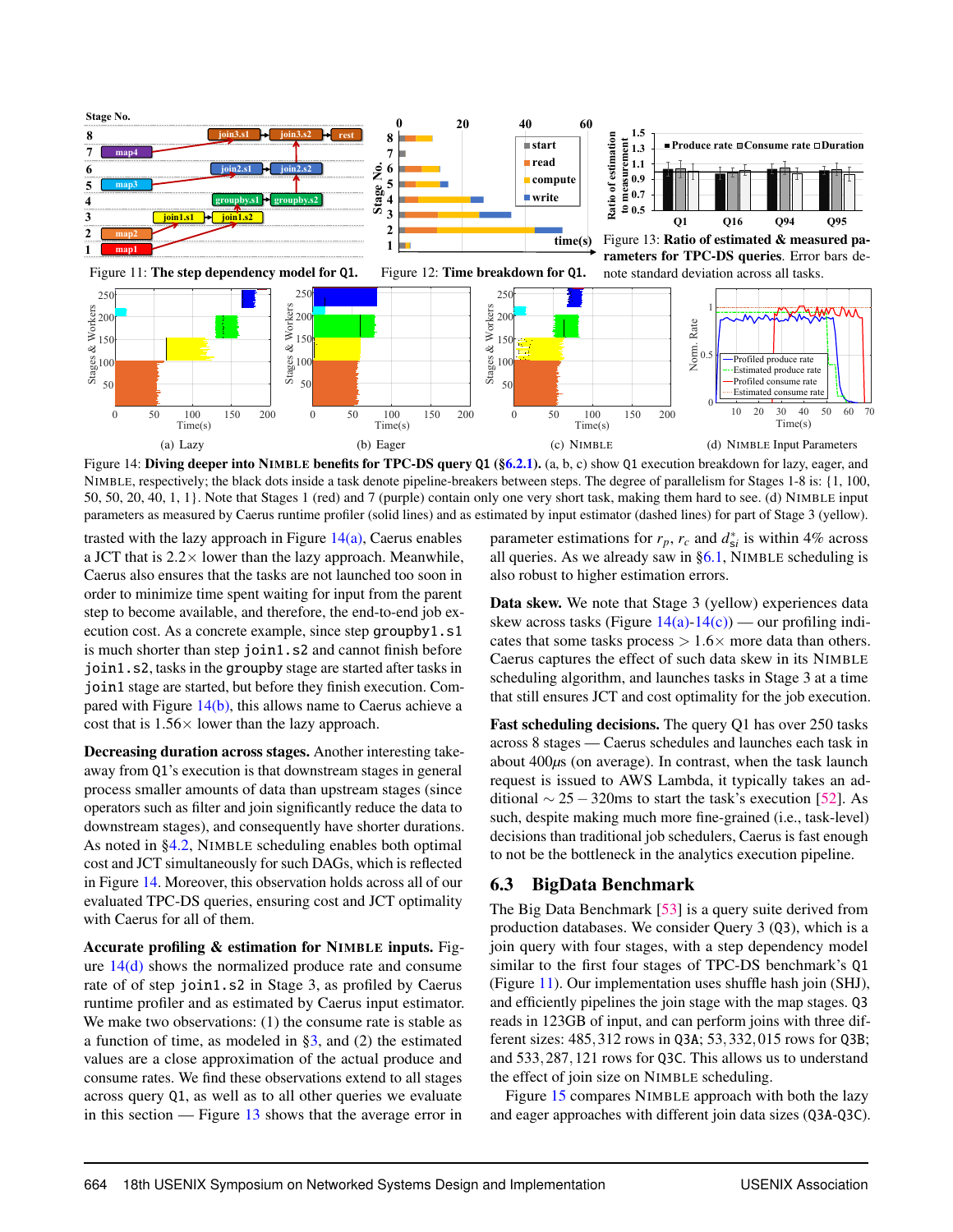<span id="page-13-0"></span>

Figure 15: NIMBLE performance for BigData Benchmark ([§6.3\)](#page-12-0). NIMBLE's JCT improvement over lazy increases as join size increases (Q3A→Q3C), while its cost improvement over eager increases as join size decreases (Q3C→Q3A).

<span id="page-13-2"></span><span id="page-13-1"></span>

<span id="page-13-3"></span>Figure 16: Q3A execution breakdown for (a) eager and (b) NIMBLE.

Interestingly, we observe that NIMBLE's relative JCT improvement compared to lazy increases from  $1.29 \times$  to  $1.99 \times$ , as join size increases from Q3A to Q3C. Meanwhile, NIMBLE's relative cost improvement compared to eager increases from  $1.23\times$  to  $1.67\times$ , as join size decreases from Q3C to Q3A.

To better understand the differences in cost and JCT improvements due join sizes, Figure [16](#page-13-1) shows the execution breakdown for Q3A. As Q3A's join input data size is small, the join (yellow) and subsequent groupby (green) stages are much shorter than the initial map stage (orange). As such, pipelining these shorter stages with the map stage does not improve the JCT by much  $(1.29 \times)$  compared to the lazy approach. However, the eager solution significantly increases the cost by starting these short tasks very early (Figure  $16(a)$ ). Caerus, on the other hand, improves cost relative to eager by  $1.67\times$  by launching them at just the right time (Figure [16\(b\)\)](#page-13-3).

Figure [17](#page-13-4) compares the execution of lazy and Caerus for Q3C: as the input data size for join is now much larger, the duration of the join stage and groupby stage is comparable to the map stage (orange). As such, the eager approach does not lose as much in terms of cost by launching these tasks early. However, the lazy solution increases the JCT significantly by running these relatively longer stages one after the other (Figure [17\(a\)\)](#page-13-5). In contrast, Caerus improves JCT by  $1.99 \times$ relative to lazy by efficiently pipelining the join and groupby stage with the map stages (Figure [17\(b\)\)](#page-13-6).

# 7 Related Work

We already discussed related work on server-centric and serverless analytics frameworks in [§2.1](#page-2-2) and [§5.1.](#page-8-3) We now discuss prior work related to Caerus in other areas.

Some databases [\[45,](#page-15-16) [54](#page-15-25)[–56\]](#page-15-26) and data processing frameworks [\[31,](#page-15-4) [57\]](#page-15-27) support pipelined execution via an *iterator*

<span id="page-13-5"></span><span id="page-13-4"></span>

<span id="page-13-6"></span>Figure 17: Q3C execution breakdown for (a) lazy and (b) NIMBLE. *model* [\[44\]](#page-15-15). These approaches focus on maximally pipelining operators to minimize query completion time. Similar to these works, we leverages pipelined execution to achieve JCT-optimality for analytic jobs. In fact, our step dependency model draws inspiration from iterator models to identify regions of execution that can or cannot be overlapped with other regions. Unlike prior work, however, our approach also considers cost-optimality, a key concern in serverless analytics.

Caerus's scheduling problem is also related to the parallel query scheduling [\[58](#page-15-28)[–60\]](#page-16-1) in databases. Many of the proposed algorithms assign CPU and memory resources across operators considering both pipelinable and non-pipelinable dependencies across them. Unlike Caerus, however, these algorithms are designed for server-centric deployments and optimize for the query completion time under limited resource constraints.

Another related problem is Multi-Objective Query Optimization (MOQO), which searches for an query execution plan with an optimal trade-off between multiple conflicting cost metrics in databases [\[61](#page-16-2)[–67\]](#page-16-3). While MOQO optimizes a query execution plan to determine its component set of operations and their orderings, Caerus takes the execution plan as input and specifically optimizes the task launch times for JCT and cost, i.e., Caerus approach is *complementary* to MOQO.

# 8 Conclusion

We have presented Caerus, a task scheduler for serverless analytics that uses a new NIMBLE scheduling algorithm. NIMBLE efficiently pipelines task executions across various stages in serverless analytics jobs, to ensure cost-optimality and Paretooptimality between cost and JCT. We show that for a wide range of analytics workloads, NIMBLE is often optimal in *both* dimensions. This allows Caerus to outperform existing lazy scheduling approaches by  $1.08-2.2\times$  in JCT, and eager approaches by  $1.21-1.57\times$  in cost for these workloads.

# Acknowledgments

We thank our anonymous reviewers and shepherd Srinivasan Seshan for their insightful comments. We also thank Qifan Pu, Zongheng Yang, Silvery Fu, Chenggang Wu, Danyang Zhuo, Joe Hellerstein and other members of RISELab for their constructive feedback. In addition to NSF CISE Expeditions Award CCF-1730628, this research is supported by gifts from Amazon Web Services, Ant Group, CapitalOne, Ericsson, Facebook, Futurewei, Google, Intel, Microsoft, Nvidia, Scotiabank, Splunk and VMware.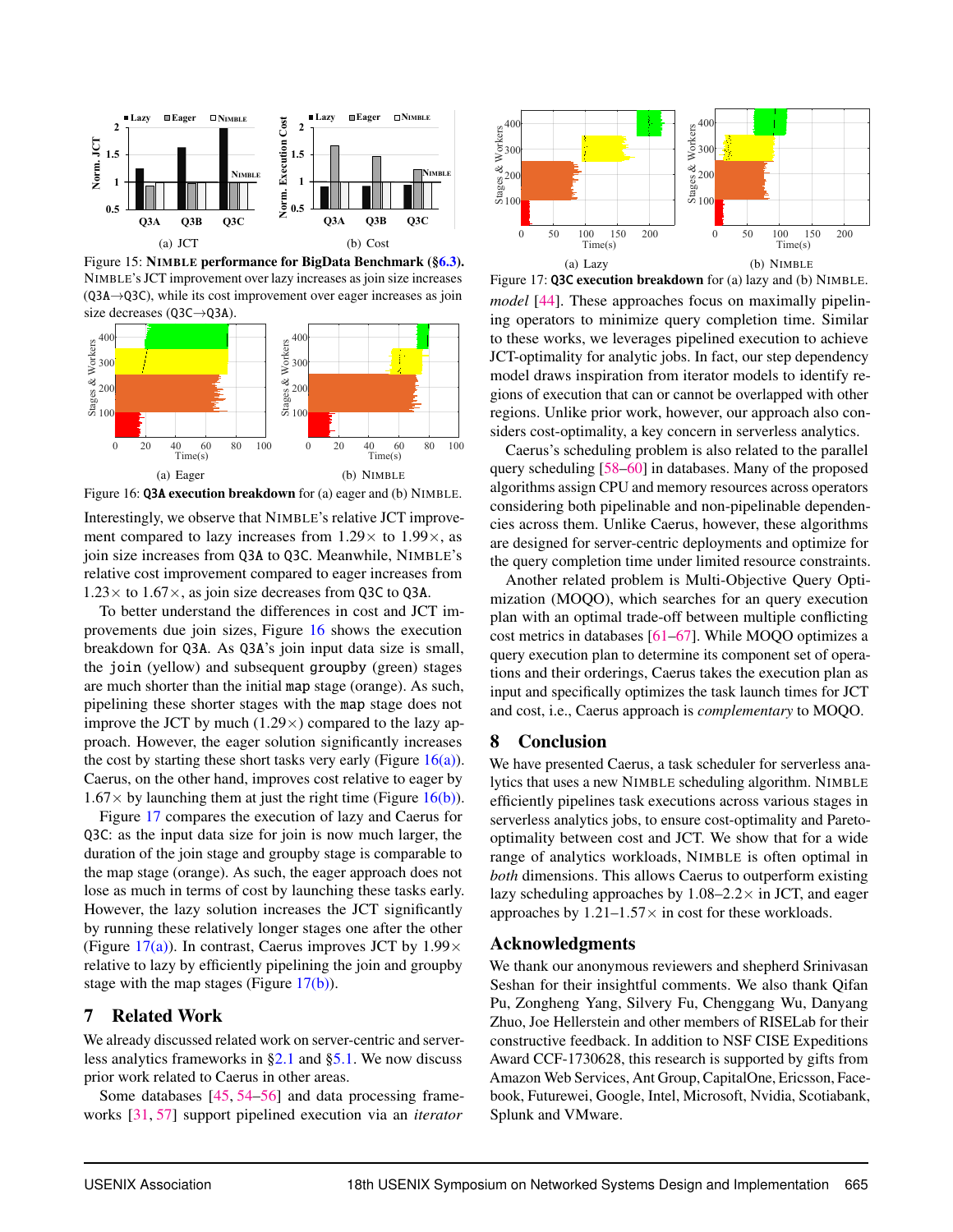# References

- <span id="page-14-0"></span>[1] AWS Lamda. <https://aws.amazon.com/lambda/>.
- [2] Google Cloud Functions. [https://cloud.google.](https://cloud.google.com/functions) [com/functions](https://cloud.google.com/functions).
- <span id="page-14-1"></span>[3] Azure Functions. [https://azure.microsoft.com/](https://azure.microsoft.com/en-us/services/functions) [en-us/services/functions](https://azure.microsoft.com/en-us/services/functions).
- <span id="page-14-2"></span>[4] Eric Jonas, Johann Schleier-Smith, Vikram Sreekanti, Chia-Che Tsai, Anurag Khandelwal, Qifan Pu, Vaishaal Shankar, Joao Menezes Carreira, Karl Krauth, Neeraja Yadwadkar, Joseph Gonzalez, Raluca Ada Popa, Ion Stoica, and David A. Patterson. Cloud programming simplified: A berkeley view on serverless computing. Technical Report UCB/EECS-2019-3, EECS Department, University of California, Berkeley, 2019.
- [5] Joseph M Hellerstein, Jose Faleiro, Joseph E Gonzalez, Johann Schleier-Smith, Vikram Sreekanti, Alexey Tumanov, and Chenggang Wu. Serverless computing: One step forward, two steps back. *arXiv preprint arXiv:1812.03651*, 2018.
- <span id="page-14-3"></span>[6] Paul Castro, Vatche Ishakian, Vinod Muthusamy, and Aleksander Slominski. The rise of serverless computing. *Communications of the ACM*, 2019.
- <span id="page-14-4"></span>[7] Sadjad Fouladi, Riad S. Wahby, Brennan Shacklett, Karthikeyan Vasuki Balasubramaniam, William Zeng, Rahul Bhalerao, Anirudh Sivaraman, George Porter, and Keith Winstein. Encoding, Fast and Slow: Low-Latency Video Processing Using Thousands of Tiny Threads. In *NSDI*, 2017.
- <span id="page-14-17"></span>[8] Eric Jonas, Qifan Pu, Shivaram Venkataraman, Ion Stoica, and Benjamin Recht. Occupy the cloud: distributed computing for the 99%. In *SoCC*, 2017.
- [9] Vaishaal Shankar, Karl Krauth, Kailas Vodrahalli, Qifan Pu, Benjamin Recht, Ion Stoica, Jonathan Ragan-Kelley, Eric Jonas, and Shivaram Venkataraman. Serverless linear algebra. In *SoCC*, 2020.
- [10] Youngbin Kim and Jimmy Lin. Serverless data analytics with Flint. In *CLOUD*, 2018.
- <span id="page-14-16"></span>[11] Sadjad Fouladi, Francisco Romero, Dan Iter, Qian Li, Shuvo Chatterjee, Christos Kozyrakis, Matei Zaharia, and Keith Winstein. From laptop to lambda: Outsourcing everyday jobs to thousands of transient functional containers. In *ATC*, 2019.
- <span id="page-14-9"></span>[12] Matthew Perron, Raul Castro Fernandez, David DeWitt, and Samuel Madden. Starling: A scalable query engine on cloud function services. In *SIGMOD*, 2020.
- <span id="page-14-6"></span>[13] Qubole Announces Apache Spark on AWS Lambda. [https : / / www . qubole . com / blog /](https://www.qubole.com/blog/spark-on-aws-lambda) [spark-on-aws-lambda](https://www.qubole.com/blog/spark-on-aws-lambda).
- <span id="page-14-7"></span>[14] Qifan Pu, Shivaram Venkataraman, and Ion Stoica. Shuffling, fast and slow: scalable analytics on serverless infrastructure. In *NSDI*, 2019.
- <span id="page-14-8"></span>[15] Ana Klimovic, Yawen Wang, Patrick Stuedi, Animesh Trivedi, Jonas Pfefferle, and Christos Kozyrakis. Pocket: Elastic ephemeral storage for serverless analytics. In *OSDI*, 2018.
- [16] Databricks Serverless: Next Generation Resource Management for Apache Spark. [https : / / bit . ly /](https://bit.ly/3cbLe3L) [3cbLe3L](https://bit.ly/3cbLe3L).
- [17] Amazon. Amazon Aurora Serverless. [https://aws.](https://aws.amazon.com/rds/aurora/serverless) [amazon.com/rds/aurora/serverless](https://aws.amazon.com/rds/aurora/serverless).
- <span id="page-14-5"></span>[18] Azure. Azure SQL Data Warehouse. https: [/ / azure . microsoft . com / en-us / services /](https://azure.microsoft.com/en-us/services/sql-data-warehouse) [sql-data-warehouse](https://azure.microsoft.com/en-us/services/sql-data-warehouse).
- <span id="page-14-10"></span>[19] Charles Reiss. *Understanding Memory Configurations for In-Memory Analytics*. PhD thesis, EECS Department, University of California, Berkeley, 2016.
- <span id="page-14-11"></span>[20] Juncheng Gu, Youngmoon Lee, Yiwen Zhang, Mosharaf Chowdhury, and Kang G. Shin. Efficient Memory Disaggregation with Infiniswap. In *NSDI*, 2017.
- <span id="page-14-12"></span>[21] Amazon S3. <https://aws.amazon.com/s3>.
- [22] Introduction to object storage in Azure. [https://docs.](https://docs.microsoft.com/en-us/azure/storage/blobs/storage-blobs-introduction) [microsoft . com / en-us / azure / storage / blobs /](https://docs.microsoft.com/en-us/azure/storage/blobs/storage-blobs-introduction) [storage-blobs-introduction](https://docs.microsoft.com/en-us/azure/storage/blobs/storage-blobs-introduction).
- [23] Google Cloud Storage. [https://cloud.google.com/](https://cloud.google.com/storage/) [storage/](https://cloud.google.com/storage/).
- <span id="page-14-13"></span>[24] Jiffy: A virtual memory abstraction for serverless architectures. [https : / / github . com /](https://github.com/resource-disaggregation/jiffy) [resource-disaggregation/jiffy](https://github.com/resource-disaggregation/jiffy).
- <span id="page-14-14"></span>[25] Ali Ghodsi, Matei Zaharia, Benjamin Hindman, Andy Konwinski, Scott Shenker, and Ion Stoica. Dominant resource fairness: Fair allocation of multiple resource types. In *NSDI*, 2011.
- <span id="page-14-18"></span>[26] Robert Grandl, Ganesh Ananthanarayanan, Srikanth Kandula, Sriram Rao, and Aditya Akella. Multi-resource packing for cluster schedulers. *SIGCOMM CCR*, 2014.
- <span id="page-14-15"></span>[27] Robert Grandl, Srikanth Kandula, Sriram Rao, Aditya Akella, and Janardhan Kulkarni. Graphene: Packing and dependency-aware scheduling for data-parallel clusters. In *OSDI*, 2016.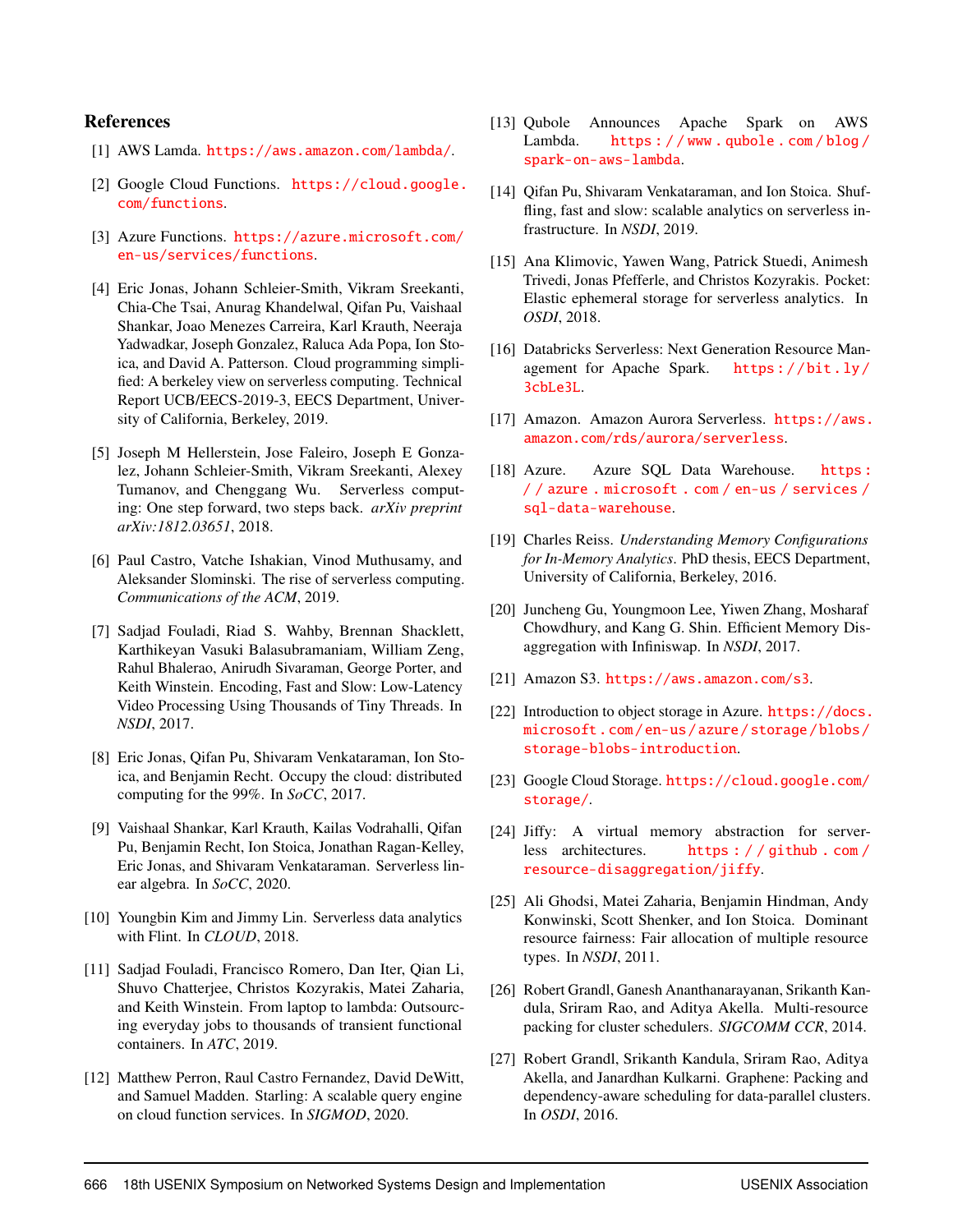- <span id="page-15-0"></span>[28] Robert Grandl, Mosharaf Chowdhury, Aditya Akella, and Ganesh Ananthanarayanan. Altruistic scheduling in multi-resource clusters. In *OSDI*, 2016.
- <span id="page-15-1"></span>[29] Tyson Condie, Neil Conway, Peter Alvaro, Joseph M. Hellerstein, Khaled Elmeleegy, and Russell Sears. Mapreduce online. In *NSDI*, 2010.
- <span id="page-15-3"></span>[30] Matei Zaharia, Mosharaf Chowdhury, Michael J Franklin, Scott Shenker, and Ion Stoica. Spark: Cluster Computing with Working Sets. In *HotCloud*, 2010.
- <span id="page-15-4"></span>[31] Spark SQL. <https://spark.apache.org/sql/>.
- <span id="page-15-2"></span>[32] Michael Isard, Mihai Budiu, Yuan Yu, Andrew Birrell, and Dennis Fetterly. Dryad: distributed data-parallel programs from sequential building blocks. In *SIGOPS*, 2007.
- <span id="page-15-5"></span>[33] Apache Hive. <https://hive.apache.org>.
- <span id="page-15-14"></span>[34] Jeffrey Dean and Sanjay Ghemawat. MapReduce: Simplified Data Processing on Large Clusters. *Communications of the ACM*, 2008.
- <span id="page-15-6"></span>[35] Cloudera Impala. http://www.cloudera.com/ [content/cloudera/en/products-and-services/](http://www.cloudera.com/content/cloudera/en/products-and-services/cdh/impala.html) [cdh/impala.html](http://www.cloudera.com/content/cloudera/en/products-and-services/cdh/impala.html).
- <span id="page-15-8"></span>[36] Scheller Brandon. Best practices for resizing and automatic scaling in Amazon EMR. [https://amzn.to/](https://amzn.to/2ZJYY0D) [2ZJYY0D](https://amzn.to/2ZJYY0D), 2018.
- <span id="page-15-7"></span>[37] Hadoop Distributed File System. [https://hadoop.](https://hadoop.apache.org/docs/r1.2.1/hdfs_design.html) [apache.org/docs/r1.2.1/hdfs\\_design.html](https://hadoop.apache.org/docs/r1.2.1/hdfs_design.html).
- <span id="page-15-9"></span>[38] AWS Lambda pricing. [https://aws.amazon.com/](https://aws.amazon.com/lambda/pricing/) [lambda/pricing/](https://aws.amazon.com/lambda/pricing/).
- <span id="page-15-10"></span>[39] Amazon S3 pricing. [https://aws.amazon.com/s3/](https://aws.amazon.com/s3/pricing/) [pricing/](https://aws.amazon.com/s3/pricing/).
- <span id="page-15-11"></span>[40] Ganesh Ananthanarayanan, Srikanth Kandula, Albert G Greenberg, Ion Stoica, Yi Lu, Bikas Saha, and Edward Harris. Reining in the outliers in map-reduce clusters using mantri. In *OSDI*, 2010.
- [41] YongChul Kwon, Magdalena Balazinska, Bill Howe, and Jerome Rolia. A study of skew in mapreduce applications. *Open Cirrus Summit*, 2011.
- <span id="page-15-12"></span>[42] YongChul Kwon, Magdalena Balazinska, Bill Howe, and Jerome Rolia. Skewtune: mitigating skew in mapreduce applications. In *SIGMOD*, 2012.
- <span id="page-15-13"></span>[43] Cliff Engle, Antonio Lupher, Reynold Xin, Matei Zaharia, Michael J Franklin, Scott Shenker, and Ion Stoica. Shark: Fast Data Analysis Using Coarse-grained Distributed Memory. In *SIGMOD*, 2012.
- <span id="page-15-15"></span>[44] Goetz Graefe. Volcano, an extensible and parallel query evaluation system; cu-cs-481-90. 1990.
- <span id="page-15-16"></span>[45] Thomas Neumann. Efficiently compiling efficient query plans for modern hardware. 2011.
- <span id="page-15-17"></span>[46] Mosharaf Chowdhury, Zhenhua Liu, Ali Ghodsi, and Ion Stoica. Hug: Multi-resource fairness for correlated and elastic demands. In *NSDI*, 2016.
- <span id="page-15-18"></span>[47] Sameer Agarwal, Srikanth Kandula, Nico Bruno, Ming-Chuan Wu, Ion Stoica, and Jingren Zhou. Reoptimizing data parallel computing. In *NSDI*, 2012.
- <span id="page-15-19"></span>[48] Jeffrey Dean and Sanjay Ghemawat. Mapreduce: simplified data processing on large clusters. *Communications of the ACM*, 2008.
- <span id="page-15-20"></span>[49] Owen O'Malley. Terabyte sort on apache hadoop. 2008.
- <span id="page-15-21"></span>[50] gensort Data Generator. [http://www.ordinal.com/](http://www.ordinal.com/gensort.html) [gensort.html](http://www.ordinal.com/gensort.html).
- <span id="page-15-22"></span>[51] TPC-DS. <http://www.tpc.org/tpcds/>.
- <span id="page-15-23"></span>[52] Liang Wang, Mengyuan Li, Yinqian Zhang, Thomas Ristenpart, and Michael Swift. Peeking behind the curtains of serverless platforms. In *ATC*, 2018.
- <span id="page-15-24"></span>[53] AMPLab. The BigData Benchmark. [https://amplab.](https://amplab.cs.berkeley.edu/benchmark/) [cs.berkeley.edu/benchmark/](https://amplab.cs.berkeley.edu/benchmark/), 2018.
- <span id="page-15-25"></span>[54] Luc Bouganim, Daniela Florescu, and Patrick Valduriez. Dynamic load balancing in hierarchical parallel database systems. 1996.
- [55] Li Wang, Minqi Zhou, Zhenjie Zhang, Yin Yang, Aoying Zhou, and Dina Bitton. Elastic pipelining in an inmemory database cluster. In *SIGMOD*, 2016.
- <span id="page-15-26"></span>[56] Viktor Leis, Peter Boncz, Alfons Kemper, and Thomas Neumann. Morsel-driven parallelism: a numa-aware query evaluation framework for the many-core age. In *SIGMOD*, 2014.
- <span id="page-15-27"></span>[57] Yuan Yu Michael Isard Dennis Fetterly, Mihai Budiu, Úlfar Erlingsson, and Pradeep Kumar Gunda Jon Currey. Dryadlinq: A system for general-purpose distributed dataparallel computing using a high-level language. *Proc. LSDS-IR*, 2009.
- <span id="page-15-28"></span>[58] Minos N Garofalakis and Yannis E Ioannidis. Multidimensional resource scheduling for parallel queries. *ACM SIGMOD Record*, 1996.
- [59] Chandra Chekuri, Waqar Hasan, and Rajeev Motwani. Scheduling problems in parallel query optimization. In *SIGACT-SIGMOD-SIGART*, 1995.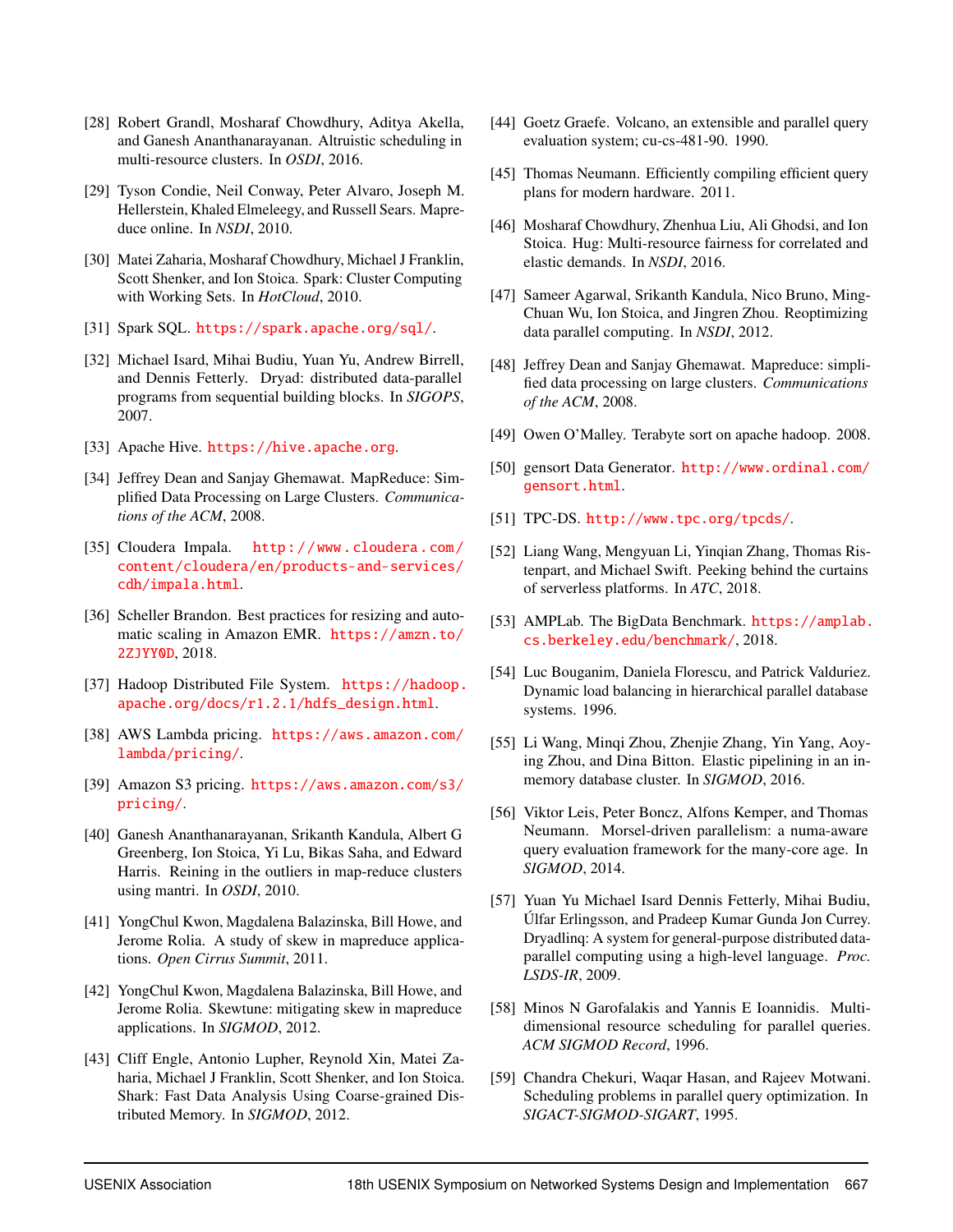<span id="page-16-5"></span>

Figure 18: [Example for Lemma [A.1\]](#page-16-4) The actual consume rate of (i) the eager approach  $\mathcal{E}$ ; and (ii) an alternate approach  $\mathcal F$  with a later launch time.

- <span id="page-16-1"></span>[60] Minos N Garofalakis and Yannis E Ioannidis. Parallel query scheduling and optimization with time-and spaceshared resources. *SORT*, 1997.
- <span id="page-16-2"></span>[61] Immanuel Trummer and Christoph Koch. Approximation schemes for many-objective query optimization. In *SIGMOD*, 2014.
- [62] Immanuel Trummer and Christoph Koch. An incremental anytime algorithm for multi-objective query optimization. In *SIGMOD*, 2015.
- [63] Sumit Ganguly, Waqar Hasan, and Ravi Krishnamurthy. Query optimization for parallel execution. In *SIGMOD*, 1992.
- [64] Sameer Agarwal, Anand P Iyer, Aurojit Panda, Samuel Madden, Barzan Mozafari, and Ion Stoica. Blink and it's done: interactive queries on very large data. 2012.
- [65] Immanuel Trummer and Christoph Koch. Multiobjective parametric query optimization. *ACM SIGMOD Record*, 2016.
- [66] Christos H Papadimitriou and Mihalis Yannakakis. Multiobjective query optimization. In *SIGMOD-SIGACT-SIGART*, 2001.
- <span id="page-16-3"></span>[67] Amol Deshpande and Lisa Hellerstein. Parallel pipelined filter ordering with precedence constraints. *TALG*, 2012.

## <span id="page-16-0"></span>A Theoretical Proofs

<span id="page-16-4"></span>Lemma A.1 *The eager approach always optimizes the finish time for a reduce task.*

Proof Figure [18](#page-16-5) shows an example of the actual consume rate  $r_{ac}(t)$  for **r**.s1 under two approaches: the eager solution  $\mathcal{E}$ and an alternate approach  $\mathcal F$  with a later launch time. We see that before  $\epsilon$  finishes, there may exist some time  $t$  such that  $r_{ac}(t)$  of  $\mathcal F$  is greater than  $r_{ac}(t)$  of  $\mathcal E$ . Based on Equation [1,](#page-7-1) we know that this is because  $\mathcal E$  has processed all its inputs by  $t$  $(S(t) = 0$  for  $\mathcal{E}$ ), but  $\mathcal{F}$  has not  $(S(t) = 1$  for F) as it is launched later. Denote the last such time point before  $\epsilon$  finishes as  $t'$ , we have: (1) by time  $t'$ ,  $\&$  has processed all data generated before *t'*; (2) after time *t'*,  $r_{ac}(t)$  of  $\ϵ$  is no less than  $\mathcal{F}$  until it finishes. The combination of these two observations shows that  $\epsilon$  always has an earlier finish time for  $r \cdot s1$  than  $\mathcal{F}$ . Since  $T_e^* = t_{e, s1}^* + d_{s2}^*$ ,  $\varepsilon$  also ensures optimal task finish time.  $\blacksquare$ 

#### Proof of Theorem [4.2](#page-7-2) :

Theorem 4.2 *For a task in an analytics job with an arbitrary execution DAG, given the execution (produce rate) of all its parent steps, we can always achieve both optimal execution duration and finish time by launching it at*  $T_s^* = T_e^* - D^*$ , *where*  $T_e^*$  *is the optimal finish time and*  $D^*$  *is the optimal duration computed using Steps 1 and 2 described in [§4.2.1.](#page-6-2)*

**Proof** We prove Theorem [4.2](#page-7-2) by mathematical induction on the number of steps of the task.

*Base case:* We first show that Theorem [4.2](#page-7-2) holds for a task with only one step. In this case, the problem reduces to the single parent-child step case for two-stage map-reduce jobs as in Theorem [4.1,](#page-6-1) which we have already shown to hold.

*Inductive step:* We now show that for any  $n > 1$ , if Theorem [4.2](#page-7-2) holds for tasks with *n* steps, it also holds for tasks with  $n+1$  steps. Consider a task with  $n+1$  steps. For the first *n* steps, we denote the optimal finish time as  $T_e^*(n)$ , and cost as  $D^*(n)$ . Since Theorem [4.2](#page-7-2) holds for any task with *n* steps,  $T_e^*(n)$  and  $D^*(n)$  can be achieved simultaneously by launching the  $(n+1)$ -step task at  $T_s^*(n) = T_e^*(n) - D^*(n)$ . Based on Equation [2](#page-7-3) and the definition of the optimal task duration (Step 1 in [§4.2.1\)](#page-6-2), we have:

<span id="page-16-7"></span><span id="page-16-6"></span>
$$
T_e^*(n+1) = max(t'_{e,sn+1}, T_s^*(n) + d_{sn+1}^*)
$$
  
\n
$$
D^*(n+1) = D^*(n) + d_{sn+1}^*
$$
\n(3)

Based on Equation [3,](#page-16-6) the launch time calculated from Theorem [4.2](#page-7-2) for the  $(n+1)$ -step task is

$$
T_s^*(n+1) = T_e^*(n+1) - D^*(n+1)
$$
  
\n
$$
\ge (T_s^*(n) + d_{sn+1}^*) - (D^*(n) + d_{sn+1}^*)
$$
  
\n
$$
= T_e^*(n) - D^*(n)
$$
  
\n
$$
= T_s^*(n)
$$
 (4)

Note that if a step  $j$  starts at time  $t_1$  and executes at full load (i.e., it will never stall for data to become available), then it must also be able to execute at full load if it starts at any time  $t_2 \ge t_1$ . Since we have  $T_s^*(n+1) \ge T_s^*(n)$  from Equation [4,](#page-16-7) if we launch the task at  $T_s^*(n+1)$ , we can always execute the first *n* steps at full load (i.e., with optimal duration  $D^*(n)$ ). As such, with launch time  $T_s^*(n+1)$ , the corresponding finish time of the first *n* steps is  $T_s^*(n+1)+D^*(n)$ , which is also the start time of the last step  $sn + 1$ . Based on Equation [3](#page-16-6) we have:

<span id="page-16-8"></span>Start time of step 
$$
\operatorname{sn} + 1 = T_s^*(n+1) + D^*(n)
$$
  
\n
$$
= (T_e^*(n+1) - D^*(n+1)) + D^*(n)
$$
\n
$$
= T_e^*(n+1) - d_{sn+1}^*
$$
\n
$$
= max(t'_{e, sn+1}, T_s^*(n) + d_{sn+1}^*) - d_{sn+1}^*
$$
\n
$$
\ge t'_{e, sn+1} - d_{sn+1}^*
$$
\n(5)

Equation [5](#page-16-8) indicates that if we launch the task at  $T_s^*(n+1)$ , the start time of the step  $sn + 1$  is no less than  $t'_{e, sn+1} - d_{sn+1}^*$ . Note